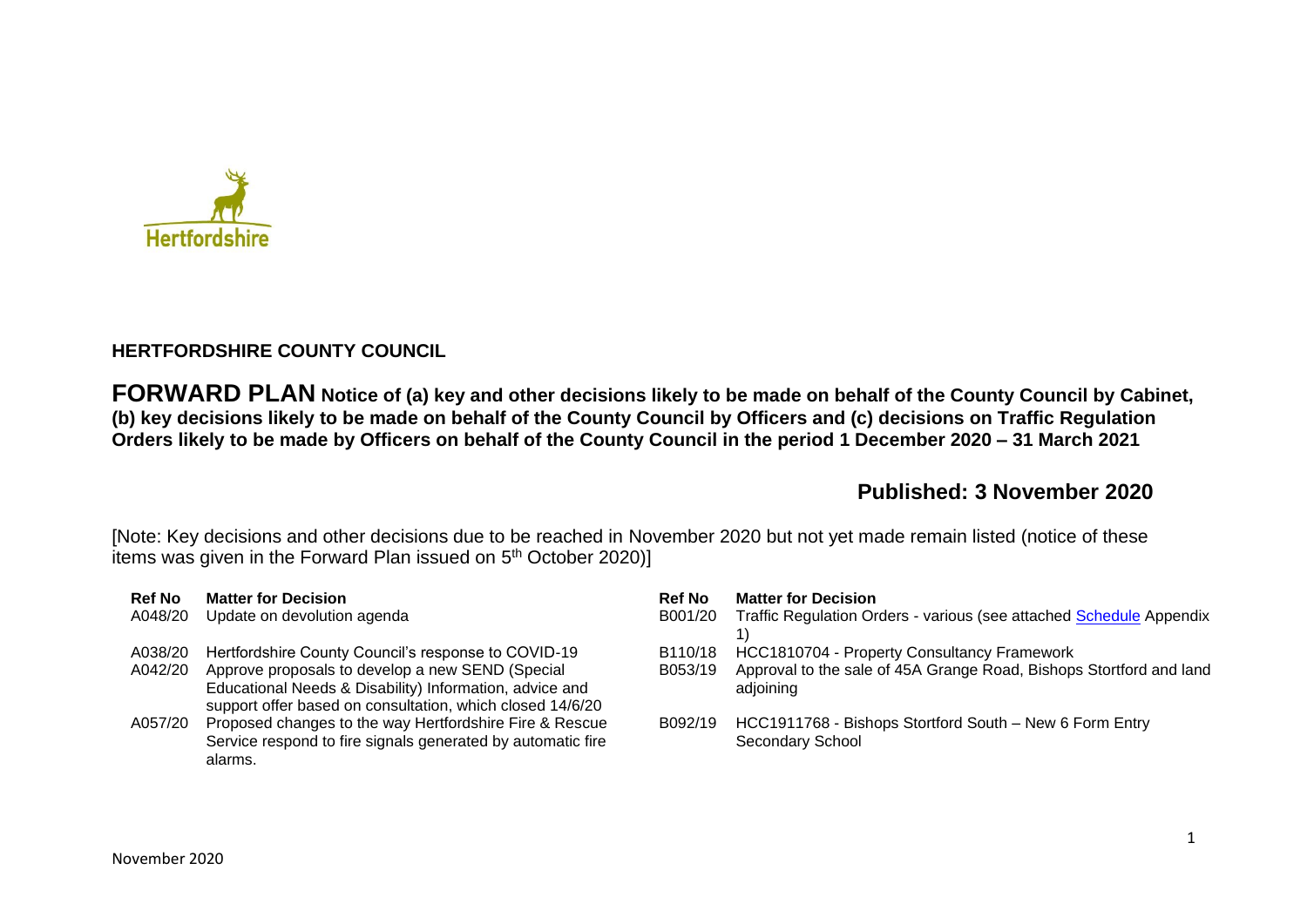| A058/20 | Support to care providers during Covid pandemic                                                                                                                                                                                    |
|---------|------------------------------------------------------------------------------------------------------------------------------------------------------------------------------------------------------------------------------------|
| A059/20 | Adoption of Tree Resilience and Recovery Strategy for<br>Hertfordshire                                                                                                                                                             |
| A061/20 | To note the results of the public and statutory consultations re:<br>A10 Buntingford Roundabout Upgrade                                                                                                                            |
| A062/20 | Approval to stop up and relocate a field access at A10<br><b>Buntingford Roundabout</b>                                                                                                                                            |
| A063/20 | Approval to negotiate a licence for the construction of an<br>alternative field access, south of A10 Buntingford Roundabout                                                                                                        |
| A043/20 | Hertfordshire County Council's response to COVID-19                                                                                                                                                                                |
| A044/20 | Q2 Finance Budget Monitor                                                                                                                                                                                                          |
| A045/20 | Speed Management Strategy final adoption (post consultation)                                                                                                                                                                       |
| A051/20 | Approve the Strategic Business Case for the redevelopment of<br>the Longfield Joint Emergency Services Academy                                                                                                                     |
| A052/20 | Approval of the Sustainable Hertfordshire Action Plan                                                                                                                                                                              |
| A053/20 | <b>Invest to Transform - Learning Disability Services</b>                                                                                                                                                                          |
| A060/20 | Approval of the Hertfordshire Suicide Prevention Strategy<br>2020-2025                                                                                                                                                             |
| A064/20 | Diversity and Inclusion Annual Report 2019/20                                                                                                                                                                                      |
| A065/20 | Whether or not to authorise Hertfordshire County Council to<br>enter into a grant funding agreement with Homes England to<br>fund the development of highways infrastructure in connection<br>with the Harlow Gilston Garden Town. |
| A069/20 | <b>Consider the future of Former Highway Maintenance</b><br>Depot, Station Road, Watton at Stone                                                                                                                                   |
| A070/20 | Retained Land at former Wormley Church of England<br>Primary School, Wormley - Spend to Achieve Funds                                                                                                                              |
| A071/20 | Whether or not to approve the strategy to develop a<br>countywide pattern of Specialist Resource Provision (SRP)                                                                                                                   |

| A058/20 | Support to care providers during Covid pandemic                                                                                                                                                                                    | B093/19 | Procurement and award of contract to extend superfast fibre<br>broadband to the last % of rural business areas in Hertfordshire in line<br>with DEFRA funding provision  |
|---------|------------------------------------------------------------------------------------------------------------------------------------------------------------------------------------------------------------------------------------|---------|--------------------------------------------------------------------------------------------------------------------------------------------------------------------------|
| A059/20 | Adoption of Tree Resilience and Recovery Strategy for<br>Hertfordshire                                                                                                                                                             | B108/19 | The Supply of Branded & Generic Washroom Paper Disposables and<br><b>Dispensers</b>                                                                                      |
| A061/20 | To note the results of the public and statutory consultations re:<br>A10 Buntingford Roundabout Upgrade                                                                                                                            | B110/19 | Supply of Educational Furniture, Desking & Seating                                                                                                                       |
| A062/20 | Approval to stop up and relocate a field access at A10<br><b>Buntingford Roundabout</b>                                                                                                                                            | B122/19 | The supply of Disposable Gloves & Personal Protective Equipment<br>(PPE)                                                                                                 |
| A063/20 | Approval to negotiate a licence for the construction of an<br>alternative field access, south of A10 Buntingford Roundabout                                                                                                        | B017/20 | HCC2011967 - The Bishops Stortford High School - Design & Build<br><b>Contract Early Works</b>                                                                           |
| A043/20 | Hertfordshire County Council's response to COVID-19                                                                                                                                                                                | B018/20 | HCC2011970 - Bishops Stortford North Secondary - Design & Build<br>Contract in respect of new build works                                                                |
| A044/20 | Q2 Finance Budget Monitor                                                                                                                                                                                                          | B024/20 | Award of various school transport and local bus contracts (services<br>starting September 2020)                                                                          |
| A045/20 | Speed Management Strategy final adoption (post consultation)                                                                                                                                                                       | B027/20 | HCC2012045 - Measured term contract for the provision of repairs,<br>planned maintenance and minor works - Mechanical & Electrical:<br>Award of contract                 |
| A051/20 | Approve the Strategic Business Case for the redevelopment of<br>the Longfield Joint Emergency Services Academy                                                                                                                     | B040/20 | Award of contract for the provision of a Street Sweeping Service                                                                                                         |
| A052/20 | Approval of the Sustainable Hertfordshire Action Plan                                                                                                                                                                              | B042/20 | Delivery Agreement for the provision of Pre-Construction works for the<br>Eastern Waste Transfer Station - Award of contract                                             |
| A053/20 | Invest to Transform - Learning Disability Services                                                                                                                                                                                 | B048/20 | Approve proposals to develop a new SEND (Special Educational<br>Needs & Disability) Information, advice and support offer based on<br>consultation, which closed 14/6/20 |
| A060/20 | Approval of the Hertfordshire Suicide Prevention Strategy<br>2020-2025                                                                                                                                                             | B059/20 | Grounds Maintenance tender for Facilities Management sites,<br>Children's Services, Adult Care Services, Libraries. Award of Contract                                    |
| A064/20 | Diversity and Inclusion Annual Report 2019/20                                                                                                                                                                                      | B070/20 | HCC2012432 - Pre-Construction Services Agreement for the provision<br>of a new First School at Buntingford.                                                              |
| A065/20 | Whether or not to authorise Hertfordshire County Council to<br>enter into a grant funding agreement with Homes England to<br>fund the development of highways infrastructure in connection<br>with the Harlow Gilston Garden Town. | B071/20 | Award of contract for the Sensory Support Tender                                                                                                                         |
| A069/20 | <b>Consider the future of Former Highway Maintenance</b><br>Depot, Station Road, Watton at Stone                                                                                                                                   | B072/20 | Award of contract for the Communicator and Intervenor Service                                                                                                            |
| A070/20 | Retained Land at former Wormley Church of England<br>Primary School, Wormley - Spend to Achieve Funds                                                                                                                              | B074/20 | HCC2012309 - Project Management for Buntingford First School                                                                                                             |
| A071/20 | Whether or not to approve the strategy to develop a                                                                                                                                                                                | B075/20 | Window Cleaning tender for Educational and Non-education                                                                                                                 |

establishments within Hertfordshire. Award of contract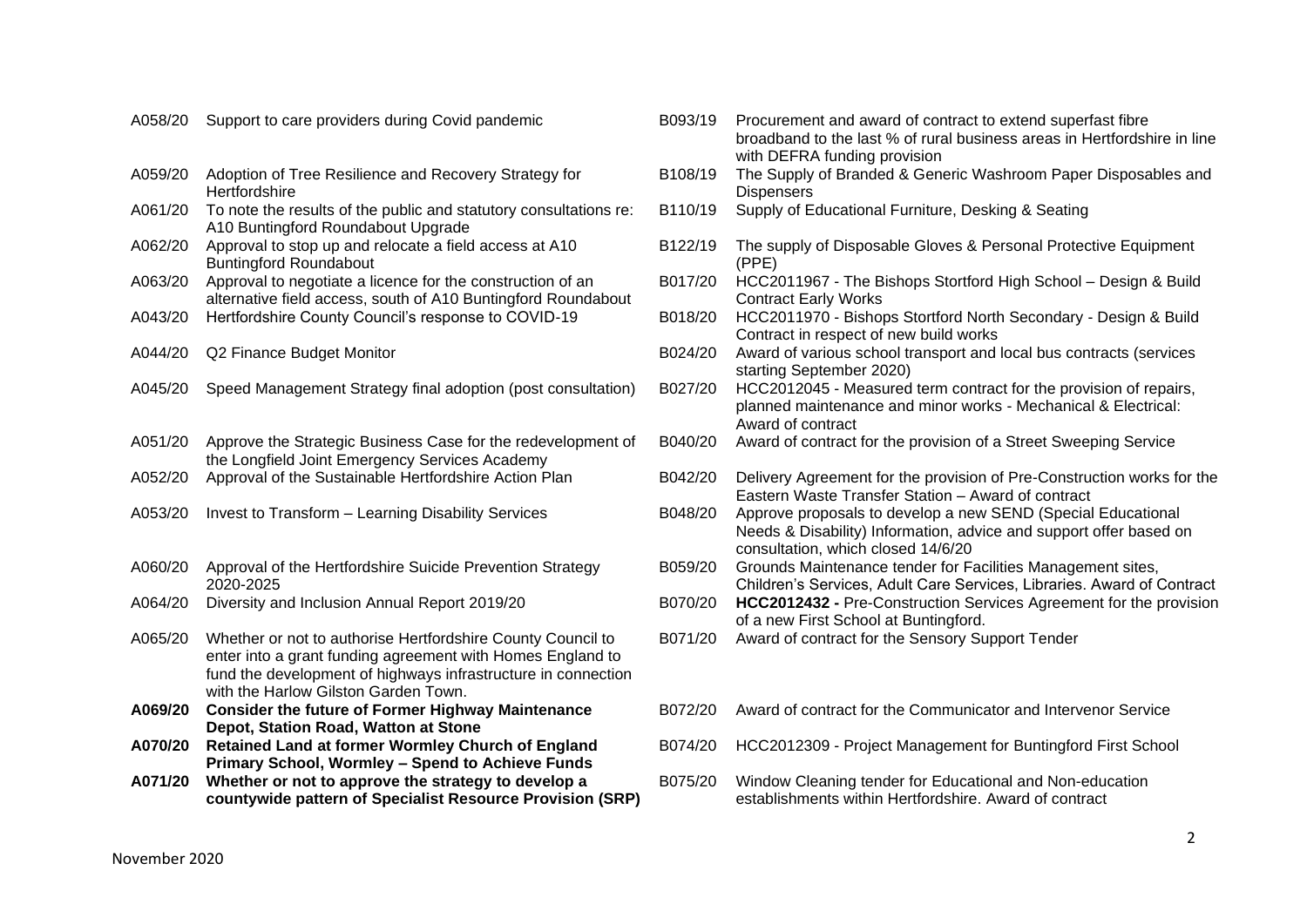**in mainstream schools, for children with communication needs, and to commence public consultation on the specific proposals in Phase 1 of the strategy, from September 2022 at the following secondary schools: Bushey Meads, Bushey; Longdean, Hemel Hempstead; The Priory, Hitchin; and from September 2023 at the new Avanti Schools Trust school in Bishop's Stortford.**

- **A072/20 Whether or not to approve the SEND Special School Place Planning Strategy 2020-2023.**
- A073/20 Consider the future of land south of Croft Lane (Norton **Letchworth**
- A067/20 Hertfordshire County Council Admission Arrangements for 2022/23
- A068/20 Q3 Finance Budget Monitor
- **A074/20** Draft Integrated Plan 2021/2022 2023/2024
- **A075/20 Public Engagement & Consultation on the Integrated Plan Proposal**
- **A076/20** Integrated Plan 2021/2022 2023/2024
- **A077/20 Overview & Scrutiny Committee Report on the Integrated Plan Proposals**
- **A078/20 Service Cabinet Panels Comments on the Integrated Plan Proposals**
- A016/20 To agree the recommendations as set out in The Air Quality Plan for Broxbourne (Broxbourne Local No2 Plan – Outline Business Case)
- **A079/20 Contract for the provision of Fire Appliances for the Community Protection Directorate Vehicle Replacement Programme.**

| V   |                    |                                                                                                                                                                                                                                                                                                                   |
|-----|--------------------|-------------------------------------------------------------------------------------------------------------------------------------------------------------------------------------------------------------------------------------------------------------------------------------------------------------------|
| ce  | B076/20            | Framework Agreement for<br>the Supply of Cut Paper & Card Size A3 & A4                                                                                                                                                                                                                                            |
| C), | B077/20            | Recommissioning of Overnight Short Breaks for CYP (Children &<br>Young People) with SEND (Special Educational Needs & Disability)<br>and/or Complex Health Needs                                                                                                                                                  |
|     | B078/20            | Whether to agree to the statutory proposal to close the Primary<br>Support Base at Andrews Lane Primary School taking into<br>consideration the outcome of the statutory notice period. Agreement<br>would also lead to the associated change in the age range for the<br><b>Rivers Education Support Centre.</b> |
|     | B079/20<br>B080/20 | Codicote Primary School enlargement capital budget approval<br>Provision of Reablement and Support at Home - Strategic Lead<br>Provider Services. Award of contract - St Albans                                                                                                                                   |
| эn  | B081/20            | Framework Agreement for the Supply of Batteries                                                                                                                                                                                                                                                                   |
|     | B082/20            | Contract extension for the delivery of voluntary sector mental health<br>services                                                                                                                                                                                                                                 |
| d   | B083/20            | <b>Single Tender Action for Homecare Spot Providers</b>                                                                                                                                                                                                                                                           |
| ın  | <b>B084/20</b>     | HCC2012458 - Schools repairs & maintenance: Batch 53 Package 1<br>- Mechanical & Electrical works - Oak View Primary & Nursery<br><b>School, Weston Primary School</b>                                                                                                                                            |
|     | B085/20            | HCC2012459 - Schools repairs & maintenance: Batch 53 Package<br>2 - Mechanical & Electrical works - Broom Barns Primary School,<br><b>Icknield Walk First School</b>                                                                                                                                              |
|     | B086/20            | HCC2012460 - Schools repairs & maintenance: Batch 54 Package<br>1 - Mechanical & Electrical works - Studlands Rise First School,<br><b>Therfield First School, York Road Nursery School</b>                                                                                                                       |
|     | B087/20            | HCC2012461 - Schools repairs & maintenance: Batch 54 Package 2<br>- Mechanical & Electrical works - Goffs Oak Primary School,<br><b>Thorley Hill Primary School</b>                                                                                                                                               |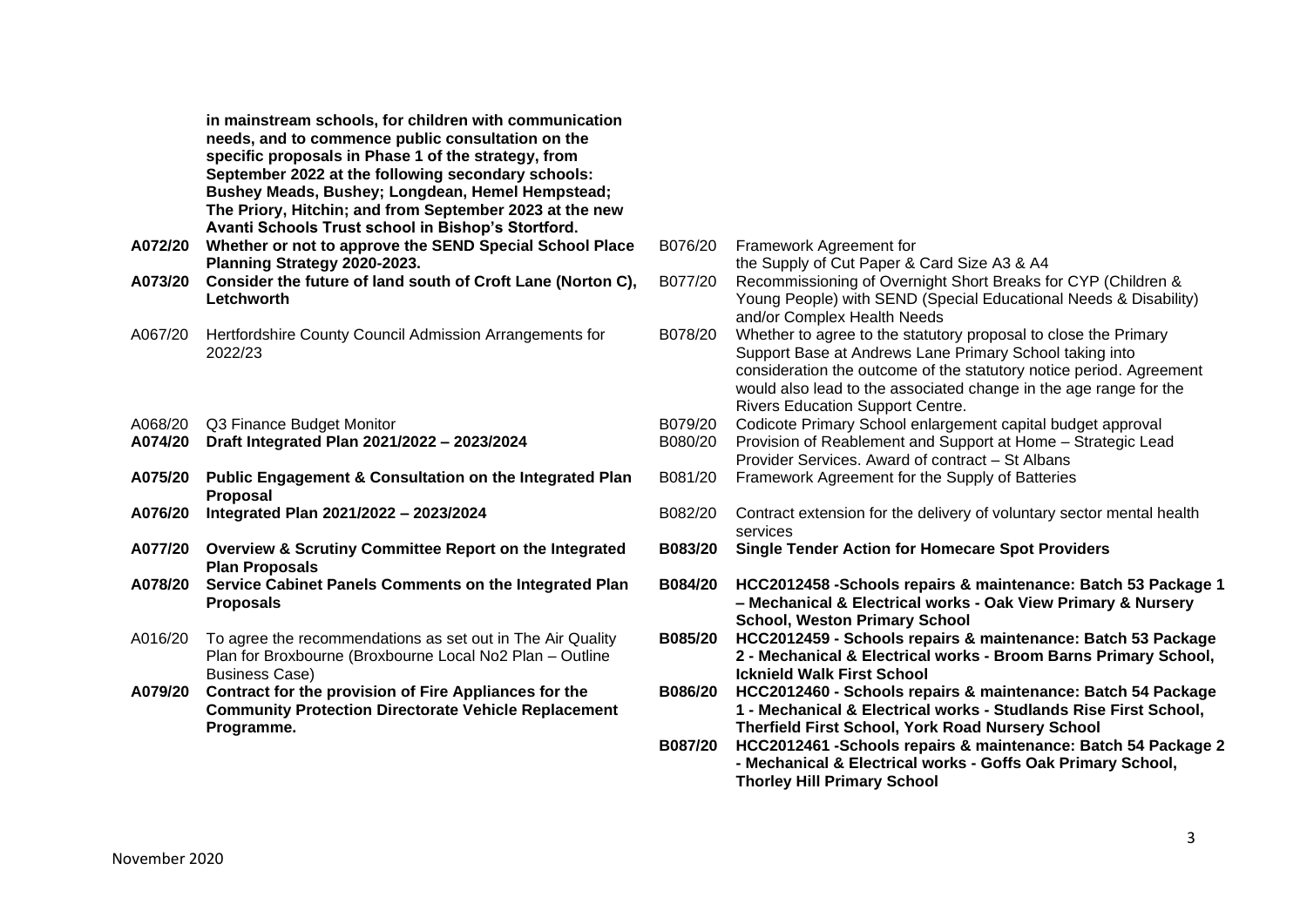- **B088/20 HCC2012463 -Schools repairs & maintenance: Batch 55 Package 1 - Mechanical & Electrical works - The Collett School, Micklem Primary School**
- **B089/20 HCC2012464 -Schools repairs & maintenance: Batch 55 Package 2 - Mechanical & Electrical works - Rickmansworth Park JMI, Cassiobury Infant & Nursery School,**
- **B090/20 HCC2012478 - Pre-Construction Services: Agreement for the Building of New SEN Secondary School, Valley School, Stevenage**
- **B091/20 HCC2012497 - Codicote Primary School – School Expansion**
- **B092/20 HCC2012470 -Schools repairs & maintenance: Batch 55 Package 3 - Mechanical & Electrical works - Hoblett's Manor Junior School, Maple Primary School**
- **B093/20 HCC2012494 -Relocation of the Blues Pre-school to land at Cox's Gardens, Bishops Stortford. Temporary Mobile Building.**
- **B094/20 To negotiate an extension of the existing contract between Hertfordshire County Council (HCC) and Herts for Learning (HFL) for the provision of HfL services and support to HCC.**

**\*\*** The address from which, subject to any prohibition or restriction on their disclosure, copies of, or extracts from, any document listed is available from County Hall, Pegs Lane, Hertford. SG13 8DE. Other documents relevant to these matters may be submitted to the decision maker. To request details of such documents (if any) as they become available, contact Deborah Jeffery, Assistant Manager, Democratic Services by email [\(Deborah.jeffery@hertfordshire.gov.uk\)](mailto:Deborah.jeffery@hertfordshire.gov.uk) or phone (01992 555563)

\*\*\* In accordance with Regulation 10(1) of The Local Authorities (Executive Arrangements) (Meetings and Access to Information) (England) Regulations 2012 (the '2012 Regulations') these items of business will be considered by Cabinet at its meeting 13 May 2019. Notices issued, as required by the 2012 Regulations, can be viewed at <https://democracy.hertfordshire.gov.uk/mgCalendarMonthView.aspx?GL=1&bcr=1>

ᵻᵻ Documents to be considered by the Cabinet are published on the Councils website at <https://democracy.hertfordshire.gov.uk/mgCalendarMonthView.aspx?GL=1&bcr=1>

‡‡ Grounds for exemption are: -

(a) where the decision is a decision taken under the Special Urgency provisions in Annex 4 of the Constitution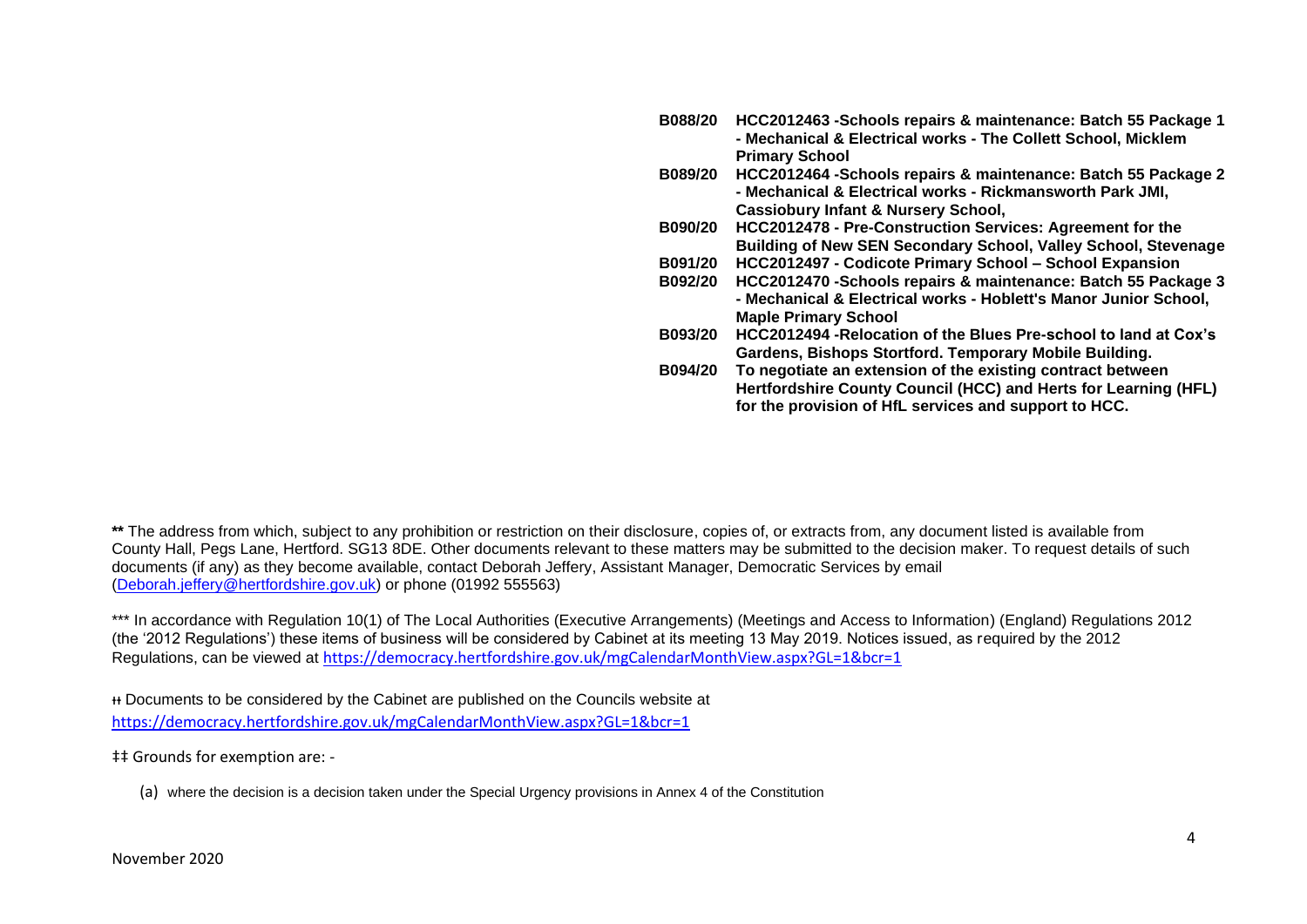- (b) where the Chief Executive certifies that implementation of the decision is critical for service delivery
- (c) where the Chief Legal Officer certifies that the Council would be likely to suffer legal prejudice from a delay in implementation of the decision resulting from the decision being Called-In
- (d) where the Director of Resources certifies that the Council would be likely to suffer financial prejudice from a delay in implementation of the decision resulting from the decision being Called-In
- (e) where the Chief Legal Officer certifies that a delay in implementation of the decision resulting from the decision being Called-In would result in the decision being incapable of implementation or meaningful implementation
- (f) where the decision results from consideration of a recommendation or report from the OSC or any sub-committee or Topic Group of the OSC
- (g) where the decision results from a reference back decision by Overview and Scrutiny Committee; or
- (h) where the decision is a recommendation to Full Council;
- (i) where the Call-In period has expired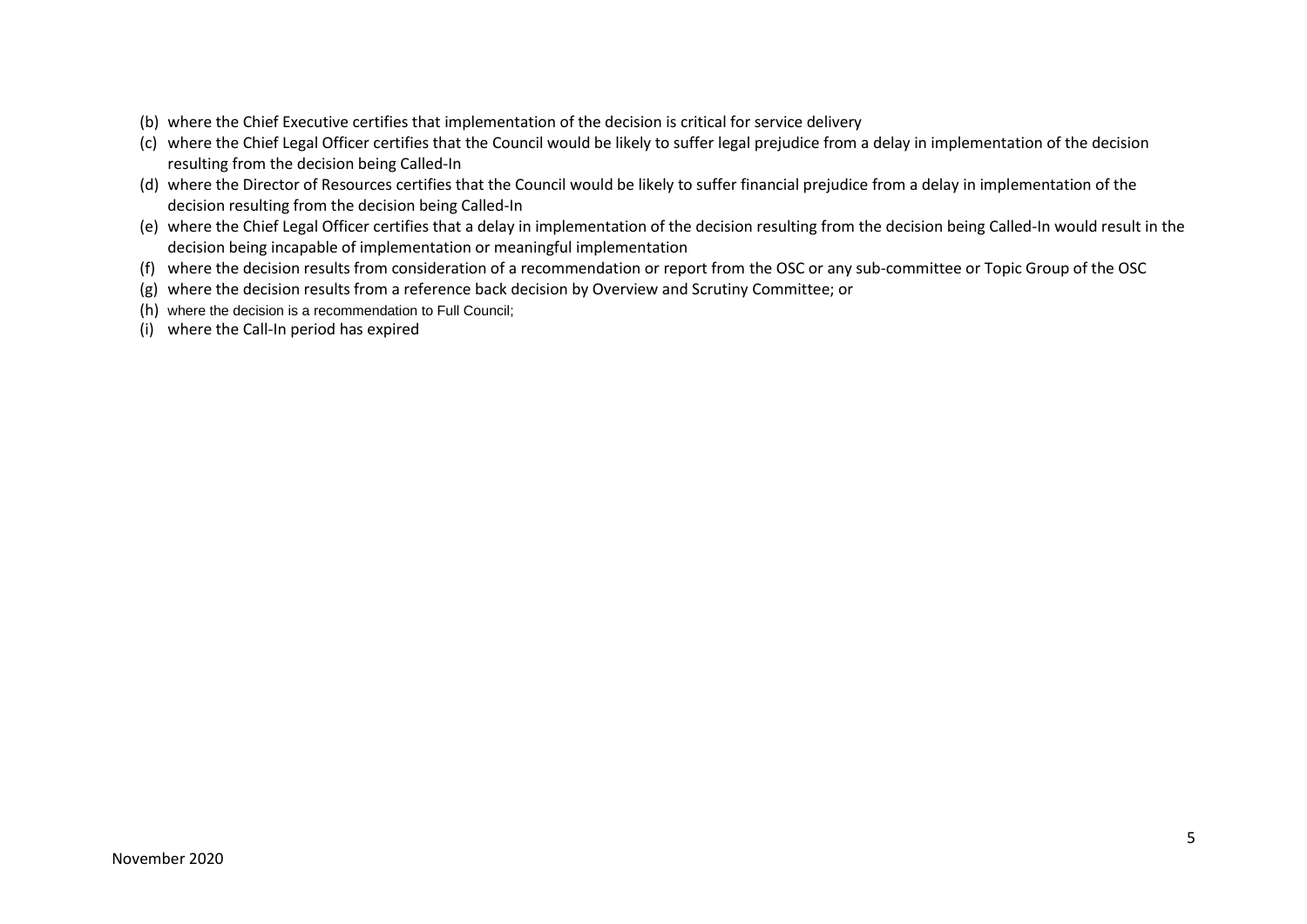| <b>PART A: DECISIONS BY CABINET</b> |                                                                                                                                                                                         |                                          | NOTE: NEW ITEMS AND AMENDMENTS ARE SHOWN IN BOLD                           |                                           |                                                                    |                                                                           |
|-------------------------------------|-----------------------------------------------------------------------------------------------------------------------------------------------------------------------------------------|------------------------------------------|----------------------------------------------------------------------------|-------------------------------------------|--------------------------------------------------------------------|---------------------------------------------------------------------------|
| Ref No.                             | <b>Matter for decision</b>                                                                                                                                                              | <b>Date</b><br>decision<br>to be<br>made | <b>Cabinet Panels</b><br>to be consulted                                   | <b>Officer contact for</b><br>this matter | <b>Documents to be</b><br>considered**ff                           | <b>Exempt from</b><br>the Council's<br>Call-in<br>procedures ‡‡<br>Yes/No |
| A048/20                             | Update on devolution<br>agenda                                                                                                                                                          | 23/11/2020                               | Resources &<br>Performance<br><b>Cabinet Panel</b>                         | <b>Edward Knowles</b><br>07812 324788     | Report of the Director of<br>Resources                             | <b>No</b>                                                                 |
| A038/20                             | <b>Hertfordshire County</b><br>Council's response to<br>COVID-19                                                                                                                        | 23/11/2020                               | Adult Care &<br><b>Health Cabinet</b><br>Panel                             | Alex James<br>01992 588259                | Report of the Director of<br><b>Resources</b>                      | <b>No</b>                                                                 |
| A042/20                             | Approve proposals to<br>develop a new SEND<br>(Special Educational<br>Needs & Disability)<br>Information, advice and<br>support offer based on<br>consultation, which<br>closed 14/6/20 | 23/11/2020                               | Children, Young<br>People & Families<br><b>Cabinet Panel</b>               | <b>Felix Gilding</b><br>07970 193278      | Report of the Director of<br><b>Children's Services</b>            | <b>No</b>                                                                 |
| A057/20                             | Proposed changes to the<br>way Hertfordshire Fire &<br>Rescue Service respond<br>to fire signals generated<br>by automatic fire alarms.                                                 | 23/11/2020                               | <b>Community Safety</b><br>and Waste<br>Management<br><b>Cabinet Panel</b> | <b>Andrew Butler</b><br>01707 292541      | Report of the Director of<br><b>Community Protection</b>           | <b>No</b>                                                                 |
| A058/20                             | Support to care<br>providers during Covid<br>pandemic                                                                                                                                   | 23/11/2020                               | <b>Adult Care and</b><br><b>Health Cabinet</b><br>Panel                    | Jackie Albery<br>01992 555914             | Report of the Interim Director<br><b>Adult Care and Health</b>     | <b>No</b>                                                                 |
| A061/20                             | To note the results of the<br>public and statutory<br>consultations re: A10<br><b>Buntingford Roundabout</b><br>Upgrade                                                                 | 23/11/2020                               | Highways &<br>Environment<br><b>Cabinet Panel</b>                          | Paul Rogers<br>01992 556465               | Report of the Director of<br><b>Environment and Infrastructure</b> | <b>No</b>                                                                 |
| A062/20                             | Approval to stop up and<br>relocate a field access at<br>A10 Buntingford<br>Roundabout                                                                                                  | 23/11/2020                               | Highways &<br>Environment<br><b>Cabinet Panel</b>                          | Paul Rogers<br>01992 556465               | Report of the Director of<br><b>Environment and Infrastructure</b> | <b>No</b>                                                                 |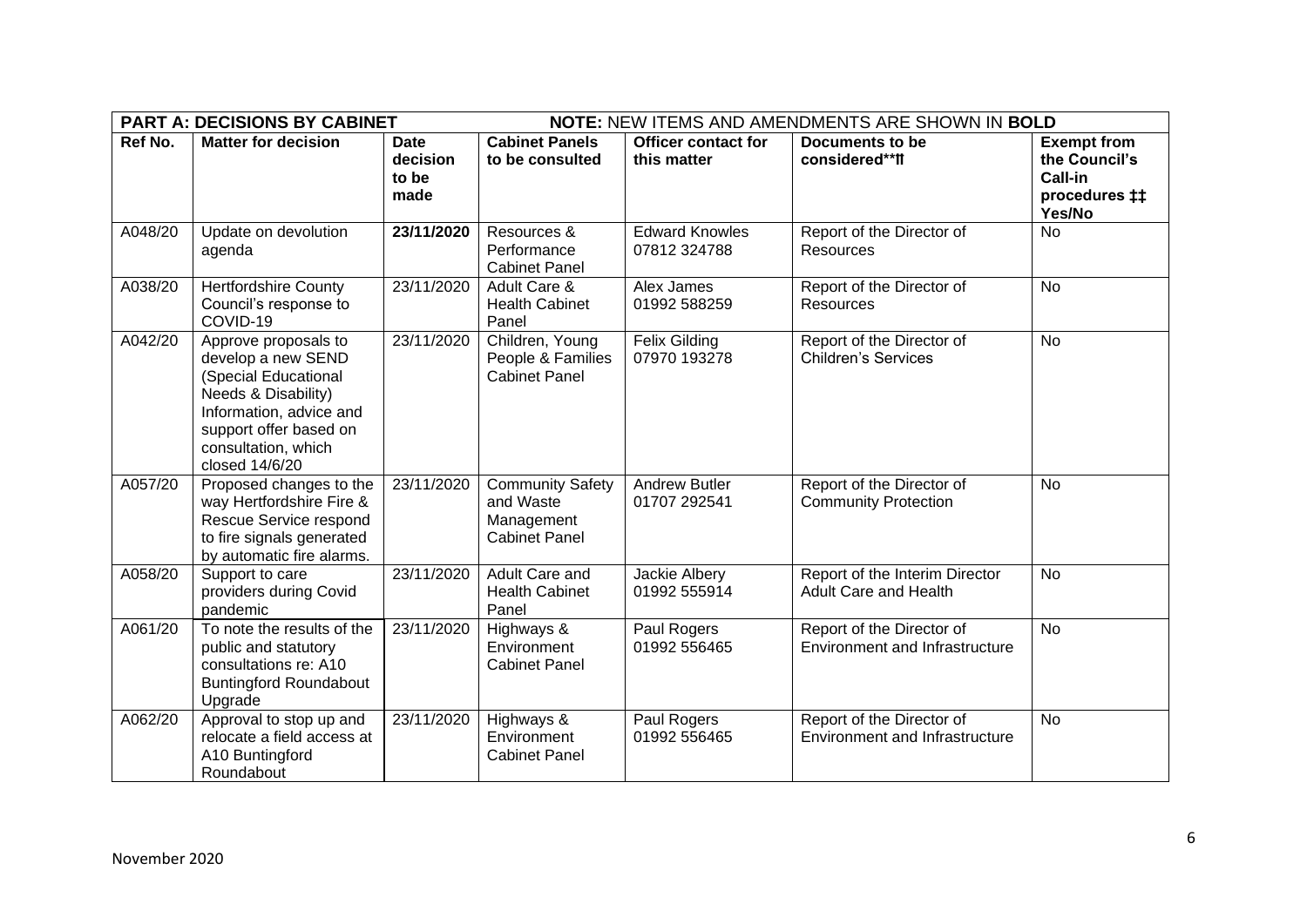| A063/20 | Approval to negotiate a<br>licence for the<br>construction of an<br>alternative field access,<br>south of A10 Buntingford<br>Roundabout  | 23/11/2020                                               | Highways &<br>Environment<br><b>Cabinet Panel</b>                                                                              | Paul Rogers<br>01992 556465           | Report of the Director of<br><b>Environment and Infrastructure</b>                              | <b>No</b> |
|---------|------------------------------------------------------------------------------------------------------------------------------------------|----------------------------------------------------------|--------------------------------------------------------------------------------------------------------------------------------|---------------------------------------|-------------------------------------------------------------------------------------------------|-----------|
| A043/20 | <b>Hertfordshire County</b><br>Council's response to<br>COVID-19                                                                         | 14/12/2020                                               | Resources &<br>Performance<br><b>Cabinet Panel</b>                                                                             | Alex James<br>01992 588259            | Report of the Director of<br><b>Resources</b>                                                   | <b>No</b> |
| A044/20 | Q2 Finance Budget<br>Monitor                                                                                                             | 14/12/2020                                               | Resources &<br>Performance<br><b>Cabinet Panel</b>                                                                             | Scott Walker<br>01992 555273          | Report of the Director of<br><b>Resources</b>                                                   | <b>No</b> |
| A045/20 | Speed Management<br>Strategy final adoption<br>(post consultation)                                                                       | 14/12/2020                                               | Highways &<br>Environment<br><b>Cabinet Panel</b>                                                                              | <b>Rupert Thacker</b><br>01992 658176 | Report of the Director of<br>Environment and Infrastructure                                     | <b>No</b> |
| A051/20 | Approve the Strategic<br><b>Business Case for the</b><br>redevelopment of the<br>Longfield Joint<br><b>Emergency Services</b><br>Academy | 14/12/2020                                               | <b>Community Safety</b><br>& Waste<br>Management<br><b>Cabinet Panel</b><br>Resources &<br>Performance<br><b>Cabinet Panel</b> | <b>Steve Tant</b><br>01707 281480     | Joint Report of the Director of<br>Community Protection and the<br><b>Director of Resources</b> | <b>No</b> |
| A052/20 | Approval of the<br>Sustainable<br>Hertfordshire Action Plan                                                                              | Cabinet<br>14/12/2020<br>County<br>Council<br>15/12/2020 | <b>All Cabinet Panels</b>                                                                                                      | <b>Julie Greaves</b><br>01992 556227  | Report of the Director of Public<br>Health                                                      | <b>No</b> |
| A053/20 | Invest to Transform -<br>Learning Disability<br><b>Services</b>                                                                          | 14/12/2020                                               | Resources &<br>Performance<br><b>Cabinet Panel</b>                                                                             | <b>Helen Maneuf</b><br>01438 845502   | Report of the Director of<br>Resources                                                          | <b>No</b> |
| A060/20 | Approval of the<br><b>Hertfordshire Suicide</b><br><b>Prevention Strategy</b><br>2020-2025                                               | 14/12/2020                                               | Public Health and<br>Prevention<br><b>Cabinet Panel</b>                                                                        | Maneka Kandola<br>01438 844662        | Report of the Director of Public<br>Health                                                      | <b>No</b> |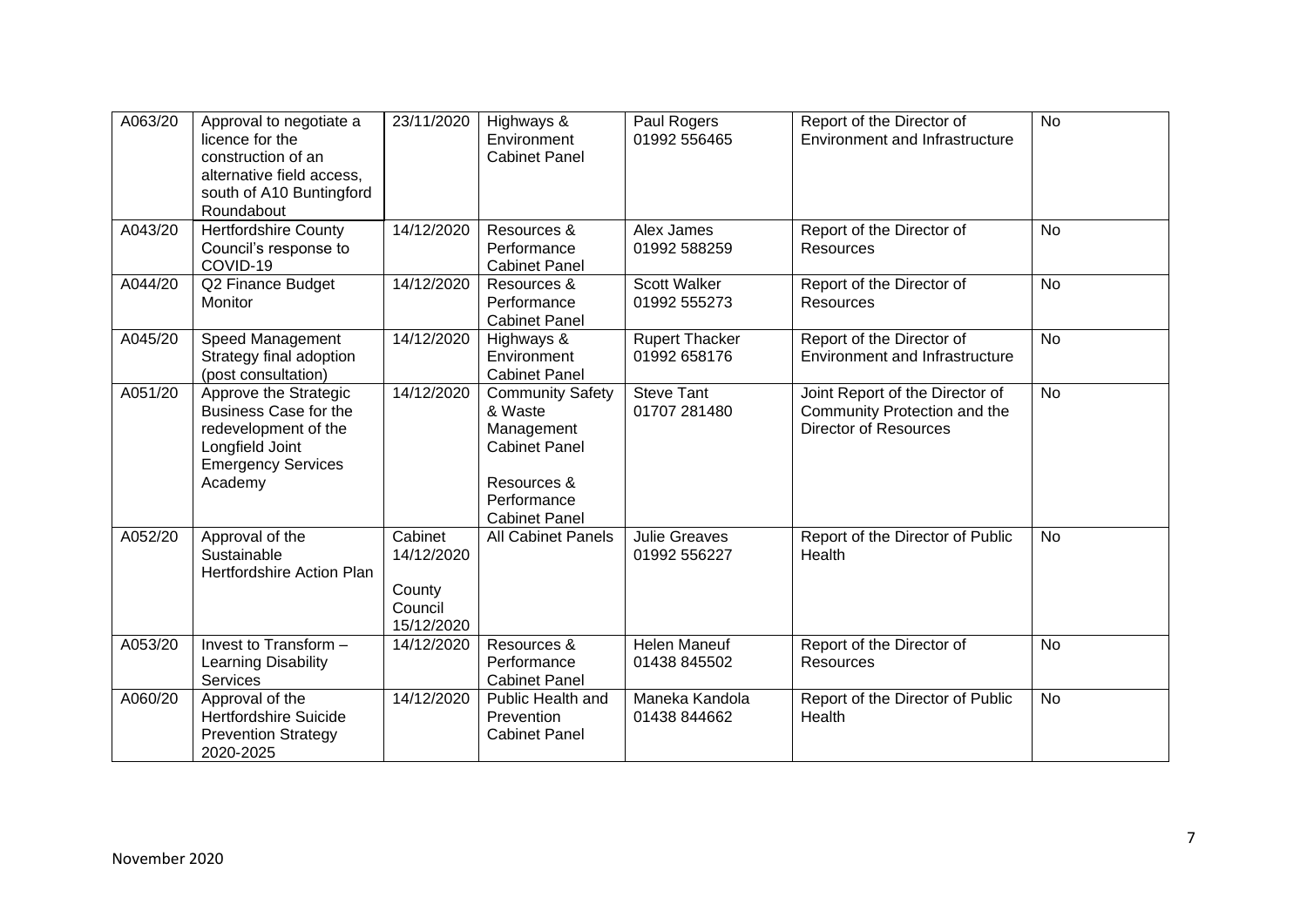| A064/20 | Diversity and Inclusion<br>Annual Report 2019/20                                                                                                                                                                                                               | 14/12/2020 | Resources &<br>Performance<br><b>Cabinet Panel</b>                       | <b>Faizal Hakim</b><br>01992 555472   | Report of the Director of<br>Resources                                                                                                                                                                                   | <b>No</b> |
|---------|----------------------------------------------------------------------------------------------------------------------------------------------------------------------------------------------------------------------------------------------------------------|------------|--------------------------------------------------------------------------|---------------------------------------|--------------------------------------------------------------------------------------------------------------------------------------------------------------------------------------------------------------------------|-----------|
| A065/20 | Whether or not to<br>authorise Hertfordshire<br>County Council to enter<br>into a grant funding<br>agreement with Homes<br>England to fund the<br>development of<br>highways infrastructure<br>in connection with the<br><b>Harlow Gilston Garden</b><br>Town. | 14/12/2020 | Growth,<br>Infrastructure,<br>Planning & The<br>Economy Cabinet<br>Panel | Gavin Milnthorpe<br>01992 588527      | Report of the Director of<br>Environment & Infrastructure<br>Part I and Part II Report - due<br>to 'Information relating to the<br>financial or business affairs of<br>any particular person (including<br>the Council)' | <b>No</b> |
| A069/20 | <b>Consider the future of</b><br><b>Former Highway</b><br><b>Maintenance Depot,</b><br><b>Station Road, Watton</b><br>at Stone                                                                                                                                 | 14/12/2020 | <b>Resources &amp;</b><br><b>Performance</b><br><b>Cabinet Panel</b>     | <b>Andrew Edwards</b><br>01992 556007 | <b>Report of the Director of</b><br><b>Resources</b><br>Part I and Part II Report - due<br>to 'Information relating to the<br>financial or business affairs<br>of any particular person<br>(including the Council)'      | <b>No</b> |
| A070/20 | <b>Retained Land at</b><br>former Wormley<br><b>Church of England</b><br>Primary School,<br><b>Wormley - Spend to</b><br><b>Achieve Funds</b>                                                                                                                  | 14/12/2020 | <b>Resources &amp;</b><br><b>Performance</b><br><b>Cabinet Panel</b>     | <b>Clare Halliday</b><br>01992 556709 | <b>Report of the Director of</b><br><b>Resources</b><br>Part I and Part II Report - due<br>to 'Information relating to the<br>financial or business affairs<br>of any particular person<br>(including the Council)'      | <b>No</b> |
| A071/20 | Whether or not to<br>approve the strategy to<br>develop a countywide<br>pattern of Specialist<br><b>Resource Provision</b><br>(SRP) in mainstream<br>schools, for children<br>with communication                                                               | 14/12/2020 | Education,<br><b>Libraries &amp;</b><br><b>Localism Cabinet</b><br>Panel | <b>Samantha Young</b><br>01992 555754 | <b>Report of the Director of</b><br><b>Children's Services</b>                                                                                                                                                           | <b>No</b> |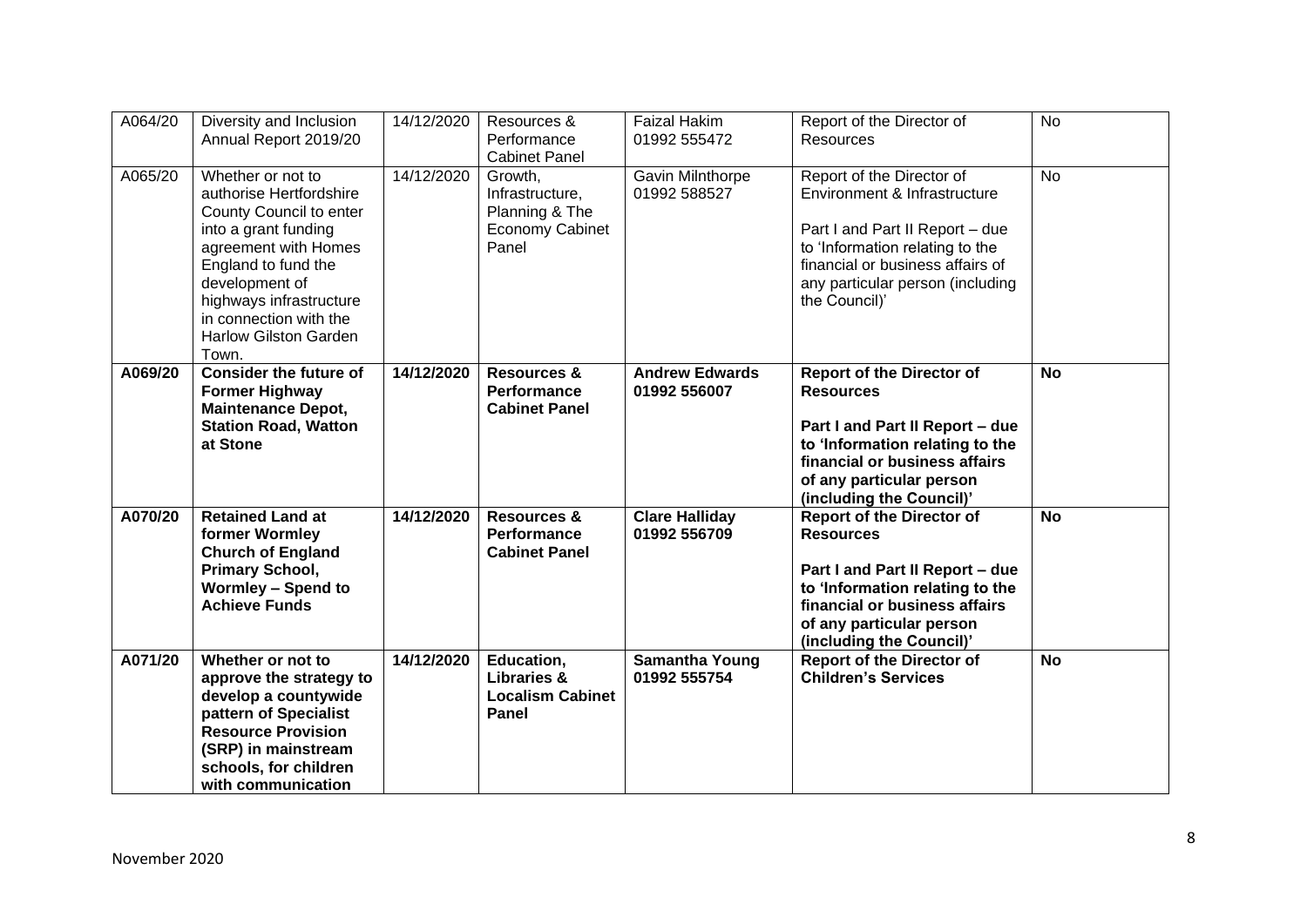|         | needs, and to<br>commence public<br>consultation on the<br>specific proposals in<br>Phase 1 of the<br>strategy, from<br>September 2022 at the<br>following secondary<br>schools: Bushey<br>Meads, Bushey;<br>Longdean, Hemel<br>Hempstead; The<br>Priory, Hitchin; and<br>from September 2023<br>at the new Avanti<br><b>Schools Trust school</b><br>in Bishop's Stortford. |            |                                                                      |                                       |                                                                                                                                                                                                                     |            |
|---------|-----------------------------------------------------------------------------------------------------------------------------------------------------------------------------------------------------------------------------------------------------------------------------------------------------------------------------------------------------------------------------|------------|----------------------------------------------------------------------|---------------------------------------|---------------------------------------------------------------------------------------------------------------------------------------------------------------------------------------------------------------------|------------|
| A072/20 | Whether or not to<br>approve the SEND<br><b>Special School Place</b><br><b>Planning Strategy</b><br>2020-2023.                                                                                                                                                                                                                                                              | 14/12/2020 | Education,<br>Libraries &<br><b>Localism Cabinet</b><br>Panel        | <b>Samantha Young</b><br>01992 555754 | <b>Report of the Director of</b><br><b>Children's Services</b>                                                                                                                                                      | <b>No</b>  |
| A073/20 | <b>Consider the future of</b><br>land south of Croft<br>Lane (Norton C),<br>Letchworth                                                                                                                                                                                                                                                                                      | 14/12/2020 | <b>Resources &amp;</b><br><b>Performance</b><br><b>Cabinet Panel</b> | <b>Andrew Edwards</b><br>01992 556007 | <b>Report of the Director of</b><br><b>Resources</b><br>Part I and Part II Report - due<br>to 'Information relating to the<br>financial or business affairs<br>of any particular person<br>(including the Council)' | <b>No</b>  |
| A074/20 | <b>Draft Integrated Plan</b><br>2021/2022 - 2023/2024                                                                                                                                                                                                                                                                                                                       | 18/01/2021 |                                                                      | <b>Scott Walker</b><br>01992 555273   | <b>Report of the Director of</b><br><b>Resources</b>                                                                                                                                                                | <b>Yes</b> |
| A067/20 | <b>Hertfordshire County</b><br><b>Council Admission</b><br>Arrangements for<br>2022/23                                                                                                                                                                                                                                                                                      | 22/02/2021 | Education<br>Libraries and<br>Localism Cabinet<br>Panel              | Jayne Abery<br>01992 588785           | Report of the Director of<br><b>Children's Services</b>                                                                                                                                                             | No         |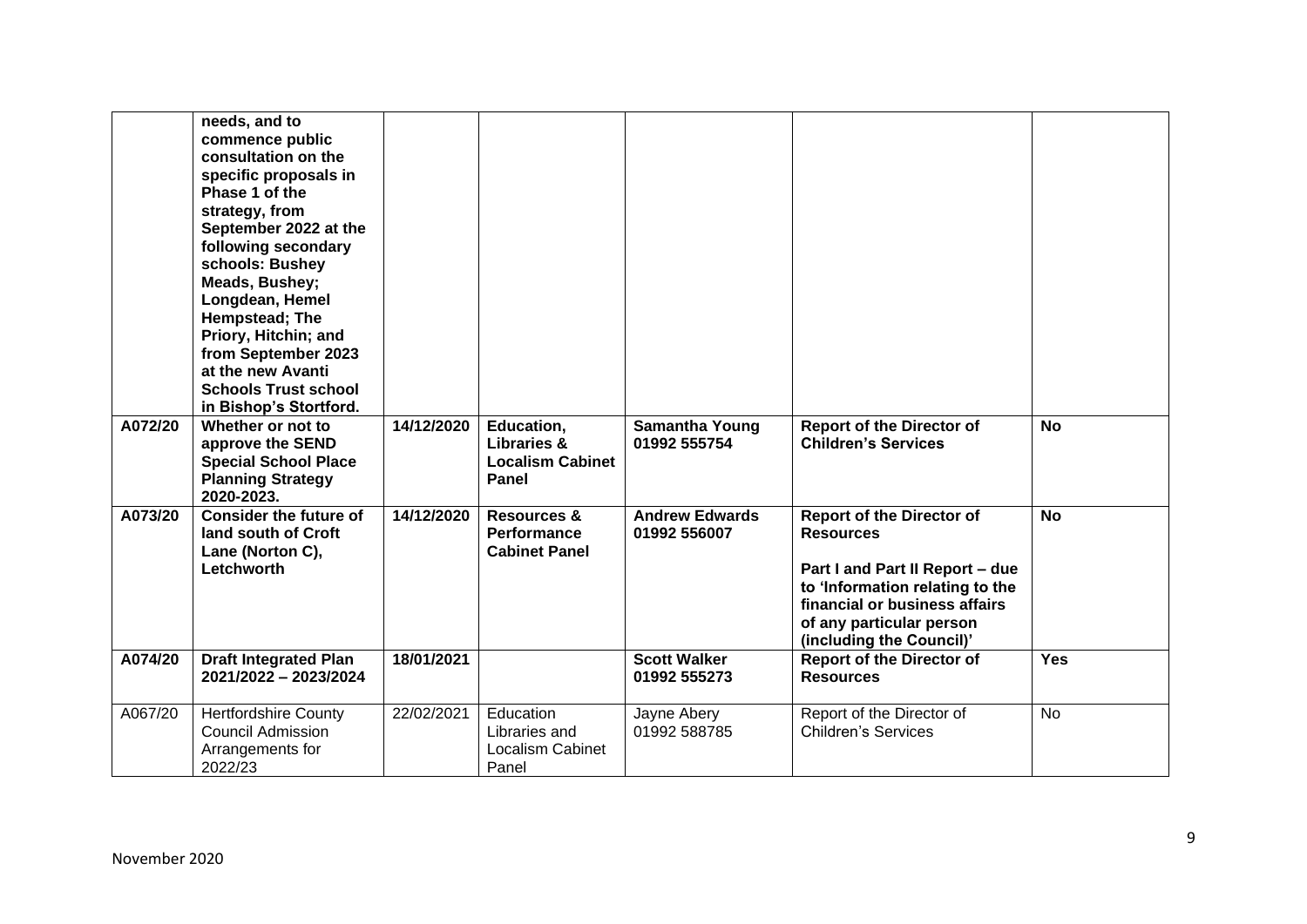| A068/20 | Q3 Finance Budget<br>Monitor                                                                                                                         | 22/02/2021                                                             | Resources &<br>Performance<br><b>Cabinet Panel</b>                                       | Scott Walker<br>01992 555273                                                      | Report of the Director of<br>Resources                             | <b>No</b>  |
|---------|------------------------------------------------------------------------------------------------------------------------------------------------------|------------------------------------------------------------------------|------------------------------------------------------------------------------------------|-----------------------------------------------------------------------------------|--------------------------------------------------------------------|------------|
| A075/20 | <b>Public Engagement &amp;</b><br><b>Consultation on the</b><br><b>Integrated Plan</b><br>Proposal                                                   | 22/02/2021<br>County<br><b>Council</b><br>23/02/2021                   | <b>All Cabinet</b><br><b>Panels</b><br>Overview &<br><b>Scrutiny</b><br><b>Committee</b> | <b>Alex James</b><br>01992 588259                                                 | <b>Report of the Chief Executive</b>                               | <b>Yes</b> |
| A076/20 | <b>Integrated Plan</b><br>2021/2022 - 2023/2024                                                                                                      | <b>Cabinet</b><br>22/02/2021<br>County<br><b>Council</b><br>23/02/2021 | <b>All Cabinet</b><br><b>Panels</b><br>Overview &<br><b>Scrutiny</b><br><b>Committee</b> | <b>Scott Walker</b><br>01992 555273                                               | <b>Report of the Director of</b><br><b>Resources</b>               | <b>Yes</b> |
| A077/20 | <b>Overview &amp; Scrutiny</b><br><b>Committee Report on</b><br>the Integrated Plan<br><b>Proposals</b>                                              | <b>Cabinet</b><br>22/02/2021<br>County<br><b>Council</b><br>23/02/2021 | <b>Resources and</b><br><b>Performance</b><br><b>Cabinet Panel</b>                       | <b>Natalie Rotherham</b><br>01992 588485<br><b>Fiona Corcoran</b><br>01992 588165 | <b>Report of the Overview and</b><br><b>Scrutiny Committee</b>     | <b>Yes</b> |
| A078/20 | <b>Service Cabinet Panels</b><br><b>Comments on the</b><br><b>Integrated Plan</b><br><b>Proposals</b>                                                | <b>Cabinet</b><br>22/02/2021<br>County<br><b>Council</b><br>23/02/2021 | <b>Resources and</b><br><b>Performance</b><br><b>Cabinet Panel</b>                       | Deborah Jeffery<br>01992 555563                                                   | <b>Report of the Director of</b><br><b>Resources</b>               | <b>Yes</b> |
| A016/20 | To agree the<br>recommendations as set<br>out in The Air Quality<br>Plan for Broxbourne<br>(Broxbourne Local No2<br>Plan - Outline Business<br>Case) | 22/03/2020                                                             | Highways &<br>Environment<br><b>Cabinet Panel</b>                                        | <b>Trevor Brennan</b><br>01992 658406                                             | Report of the Director of<br><b>Environment and Infrastructure</b> | <b>No</b>  |
| A079/20 | <b>Contract for the</b><br>provision of Fire<br>Appliances for the<br><b>Community Protection</b>                                                    | 22/03/2020                                                             |                                                                                          | <b>Chris Bigland</b><br>07824 625860                                              | <b>Report of the Director of</b><br><b>Community Protection</b>    | <b>No</b>  |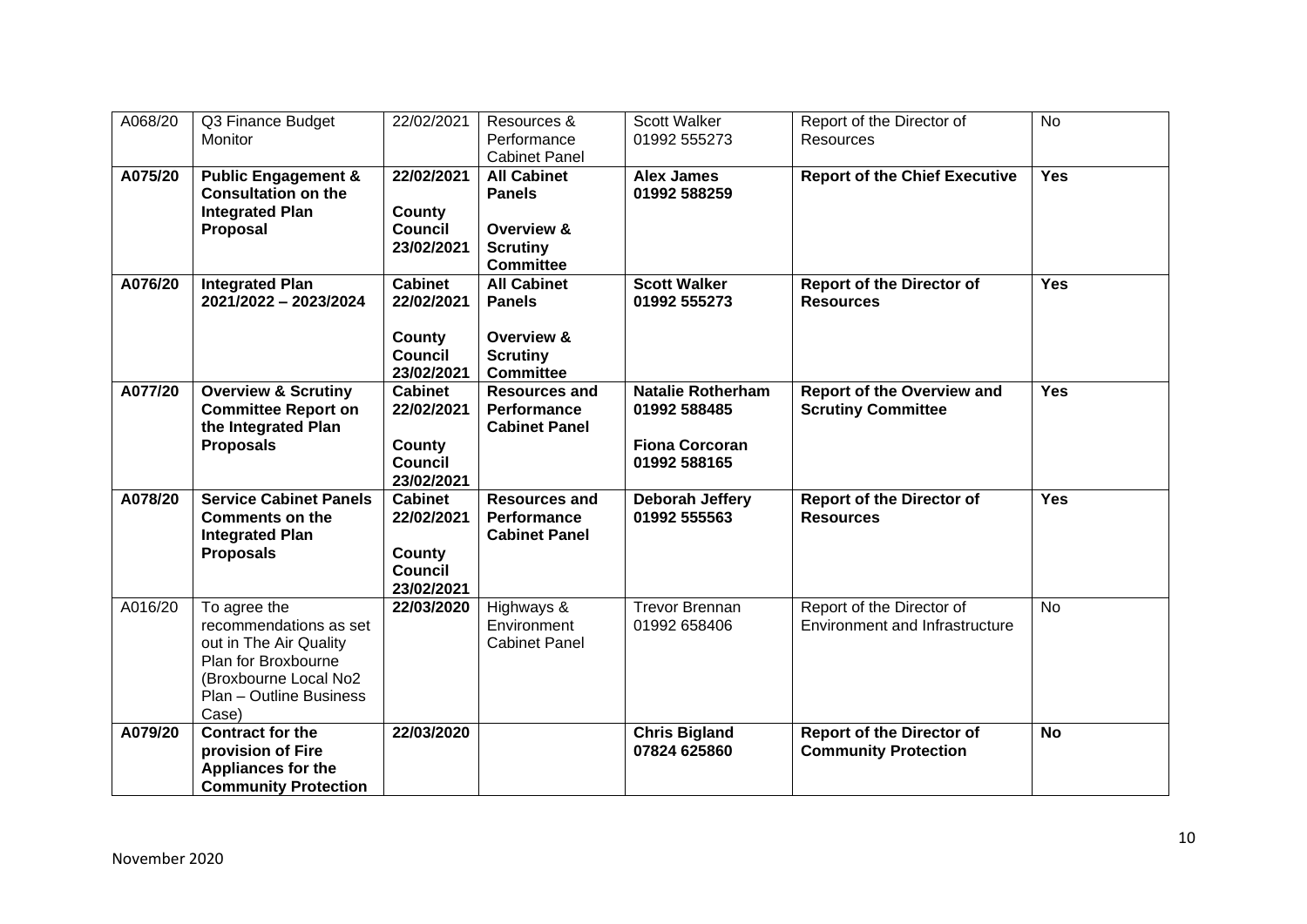| Directorate Vehicle | Part I and Part II Report – due |
|---------------------|---------------------------------|
| Replacement         | to 'Information relating to the |
| Programme.          | financial or business affairs   |
|                     | of any particular person        |
|                     | (including the Council)         |

# **Membership of Cabinet**

| <b>Richard Roberts</b> | <b>Adult Care &amp; Health</b>                 | <b>Phil Bibby</b>     | <b>Highways &amp; Environment</b>      |
|------------------------|------------------------------------------------|-----------------------|----------------------------------------|
| <b>Teresa Heritage</b> | <b>Children, Young People &amp; Families</b>   | <b>David Williams</b> | <b>Leader of The Council</b>           |
| <b>Terry Hone</b>      | <b>Community Safety &amp; Waste Management</b> | <b>Tim Hutchings</b>  | <b>Public Health &amp; Performance</b> |
| <b>Terry Douris</b>    | <b>Education, Libraries &amp; Localism</b>     | <b>Ralph Sangster</b> | <b>Resources &amp; Performance</b>     |
| <b>Derrick Ashley</b>  | Growth, Infrastructure, Planning and The       |                       |                                        |
|                        | <b>Economy</b>                                 |                       |                                        |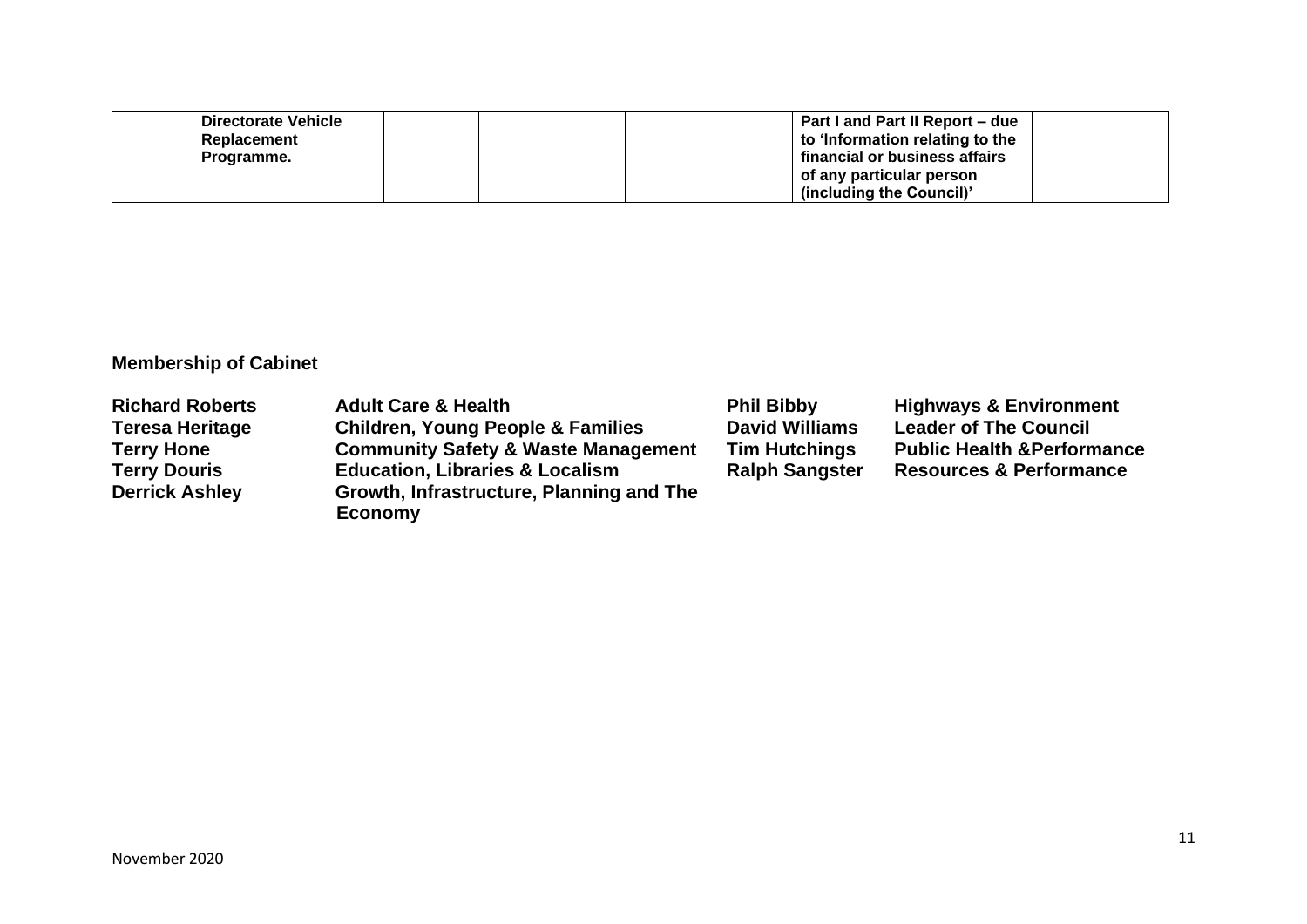|               | <b>PART B: DECISIONS BY CHIEF OFFICERS</b><br>NOTE: NEW ITEMS AND AMENDMENTS ARE SHOWN IN BOLD |                                   |                      |                |                            |                            |                   |
|---------------|------------------------------------------------------------------------------------------------|-----------------------------------|----------------------|----------------|----------------------------|----------------------------|-------------------|
| <b>Ref No</b> | <b>Issue for</b>                                                                               | <b>Name and Title</b>             | Date, or             | <b>Cabinet</b> | <b>Officer contact for</b> | Documents to               | <b>Exempt</b>     |
|               | <b>Decision</b>                                                                                | of Decision                       | period               | Panels to be   | this matter                | be considered <sup>1</sup> | from the          |
|               |                                                                                                | <b>Maker</b>                      | within               | consulted      |                            |                            | Council's         |
|               |                                                                                                |                                   | which,               |                |                            |                            | <b>Call-In</b>    |
|               |                                                                                                |                                   | decision to          |                |                            |                            | <b>Procedures</b> |
|               |                                                                                                |                                   | be made              |                |                            |                            | Yes / No          |
| B001/20       | <b>Traffic Regulation</b>                                                                      | Mark Kemp                         | During the           |                | Mark Kemp                  | Reports from               | No                |
|               | Orders - various                                                                               | <b>Director</b>                   | period of this       |                | 01992 555206               | <b>Lead Officers</b>       |                   |
|               | (see attached<br><b>Schedule</b> Appendix                                                      | Environment and<br>Infrastructure | Forward Plan         |                |                            |                            |                   |
|               |                                                                                                |                                   |                      |                |                            |                            |                   |
| B110/18       | HCC1810704 -                                                                                   | Sass Pledger                      | January 2021         |                | Michael Ramshaw            | See Note 2 below           | <b>No</b>         |
|               | Property                                                                                       | <b>Assistant Director</b>         | (was                 |                | 01992 588778               |                            |                   |
|               | Consultancy                                                                                    | - Property                        | <b>December</b>      |                |                            |                            |                   |
|               | Framework                                                                                      |                                   | 2020)                |                |                            |                            |                   |
| B053/19       | Approval to the sale                                                                           | <b>Emily White</b>                | <b>November</b>      |                | <b>Andrew Edwards</b>      | Report                     | <b>No</b>         |
|               | of 45A Grange<br>Road, Bishops                                                                 | Head of Strategic<br>Asset        | 2020 (was<br>October |                | 01992 556007               |                            |                   |
|               | Stortford and land                                                                             | Management &                      | 2020)                |                |                            |                            |                   |
|               | adjoining                                                                                      | <b>Estates</b>                    |                      |                |                            |                            |                   |
| B092/19       | HCC1911768 -                                                                                   | Sass Pledger                      | <b>December</b>      |                | Jackie Aldridge            | See Note 2 below           | <b>No</b>         |
|               | <b>Bishops Stortford</b>                                                                       | <b>Assistant Director</b>         | 2020 (was            |                | 01992 588138               |                            |                   |
|               | South - New 6 Form                                                                             | Property                          | <b>November</b>      |                |                            |                            |                   |
|               | <b>Entry Secondary</b><br>School                                                               |                                   | 2020)                |                |                            |                            |                   |
| B093/19       | Procurement and                                                                                | Scott Crudgington                 | <b>November</b>      |                | Anna Morrison              | See Note 2 below           | <b>No</b>         |
|               | award of contract to                                                                           | Director of                       | <b>2020 Was</b>      |                | 01992 588397               |                            |                   |
|               | extend superfast                                                                               | <b>Resources</b>                  | October              |                |                            |                            |                   |
|               | fibre broadband to                                                                             |                                   | 2020)                |                |                            |                            |                   |
|               | the last % of rural                                                                            |                                   |                      |                |                            |                            |                   |
|               | business areas in                                                                              |                                   |                      |                |                            |                            |                   |
|               | Hertfordshire in line                                                                          |                                   |                      |                |                            |                            |                   |

<sup>&</sup>lt;sup>1</sup> The address from which, subject to any prohibition or restriction on their disclosure, copies of, or extracts from, any document listed is available is County Hall, Pegs Lane, Hertford, SG13 8DE. Other documents relevant to these matters may be submitted to the decision maker. To request details of such documents (if any) as they become available contact Deborah Jeffery, Assistant Manager, Democratic Services by email (deborah.jeffery@hertfordshire.gov.uk) or phone (01992 555563).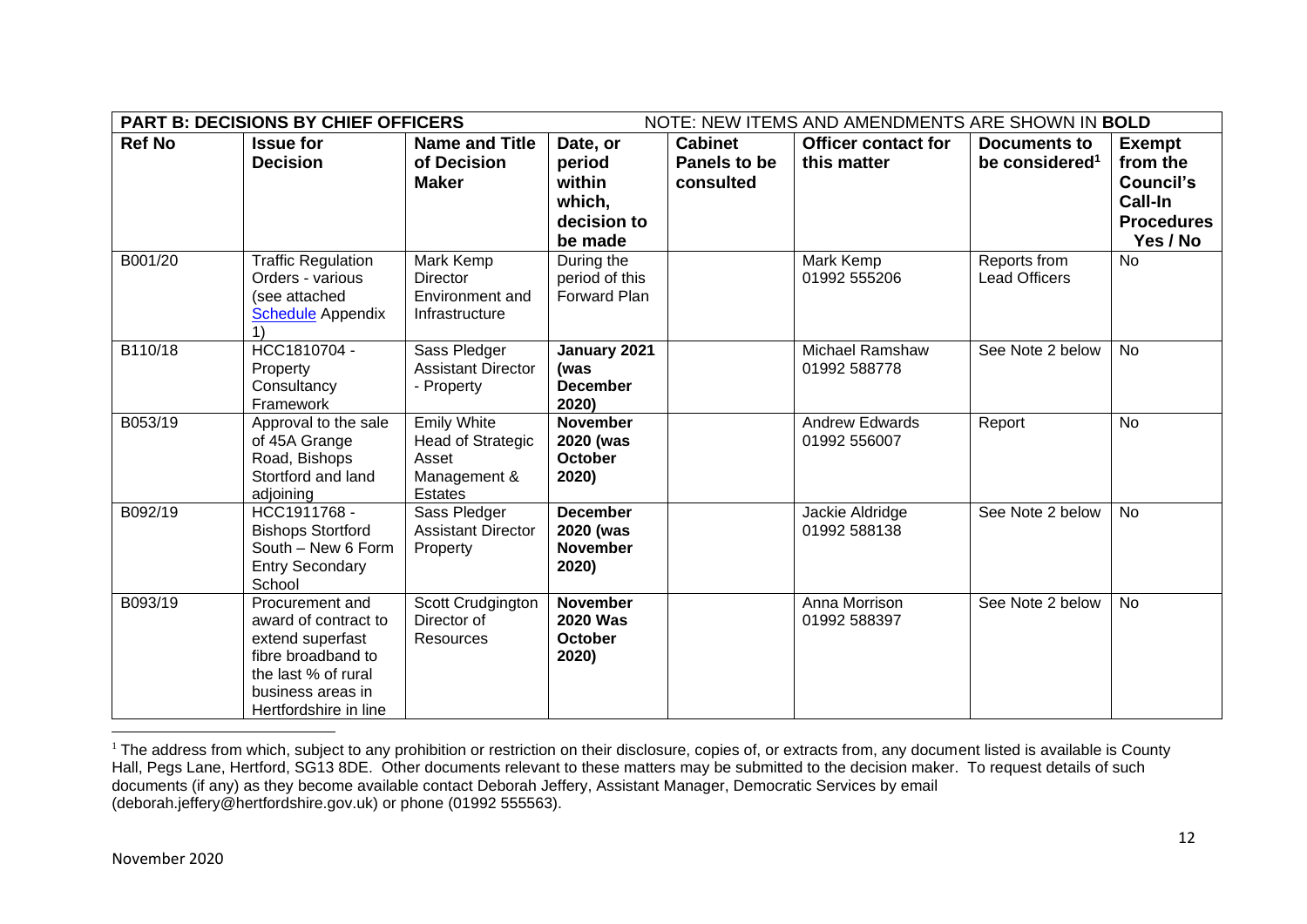|         | with DEFRA funding<br>provision                                                                                              |                                                                                                |                                                          |                                     |                  |           |
|---------|------------------------------------------------------------------------------------------------------------------------------|------------------------------------------------------------------------------------------------|----------------------------------------------------------|-------------------------------------|------------------|-----------|
| B108/19 | The Supply of<br><b>Branded &amp; Generic</b><br>Washroom Paper<br>Disposables and<br><b>Dispensers</b>                      | Glenn Facey<br><b>Head of Herts</b><br>FullStop                                                | <b>March 2021</b><br>(was October<br>2020)               | James Conway<br>01707 292357        | See Note 2 below | <b>No</b> |
| B110/19 | Supply of<br>Educational<br>Furniture, Desking &<br>Seating                                                                  | Glenn Facey<br><b>Head of Herts</b><br>FullStop                                                | <b>November</b><br>2020 (was<br><b>October</b><br>2020)  | <b>Jake Grieves</b><br>01707 292498 | See Note 2 below | <b>No</b> |
| B122/19 | The supply of<br>Disposable Gloves &<br><b>Personal Protective</b><br>Equipment (PPE)                                        | <b>Glenn Facey</b><br><b>Head of Herts</b><br>FullStop                                         | <b>March 2021</b><br>(was October<br>2020)               | Sarah Church<br>01707 292557        | See Note 2 below | <b>No</b> |
| B017/20 | HCC2011967 - The<br><b>Bishops Stortford</b><br>High School-<br>Design & Build<br><b>Contract Early</b><br><b>Works</b>      | Sass Pledger<br><b>Assistant Director</b><br>Property                                          | <b>December</b><br>2020 (was<br><b>November</b><br>2020) | Jackie Aldridge<br>01992 588138     | See Note 2 below | <b>No</b> |
| B018/20 | HCC2011970 -<br><b>Bishops Stortford</b><br>North Secondary -<br>Design & Build<br>Contract in respect<br>of new build works | Sass Pledger<br><b>Assistant Director</b><br>Property                                          | <b>December</b><br>2020 (was<br><b>November</b><br>2020) | Jackie Aldridge<br>01992 588138     | See Note 2 below | <b>No</b> |
| B024/20 | Award of various<br>school transport and<br>local bus contracts<br>(services starting<br>September 2020)                     | <b>Simon Aries</b><br>Assistant Director,<br>Transport, Waste<br>& Environmental<br>Management | <b>November</b><br>2020 (was<br><b>October</b><br>2020)  | <b>Matt Lale</b><br>01992 588633    | See Note 2 below | <b>No</b> |
| B027/20 | HCC2012045 -<br>Measured term<br>contract for the<br>provision of repairs,<br>planned<br>maintenance and                     | Sass Pledger<br><b>Assistant Director</b><br>Property                                          | January 2021<br>(was October<br>2020)                    | Michael Cunningham<br>07970 193615  | See Note 2 below | <b>No</b> |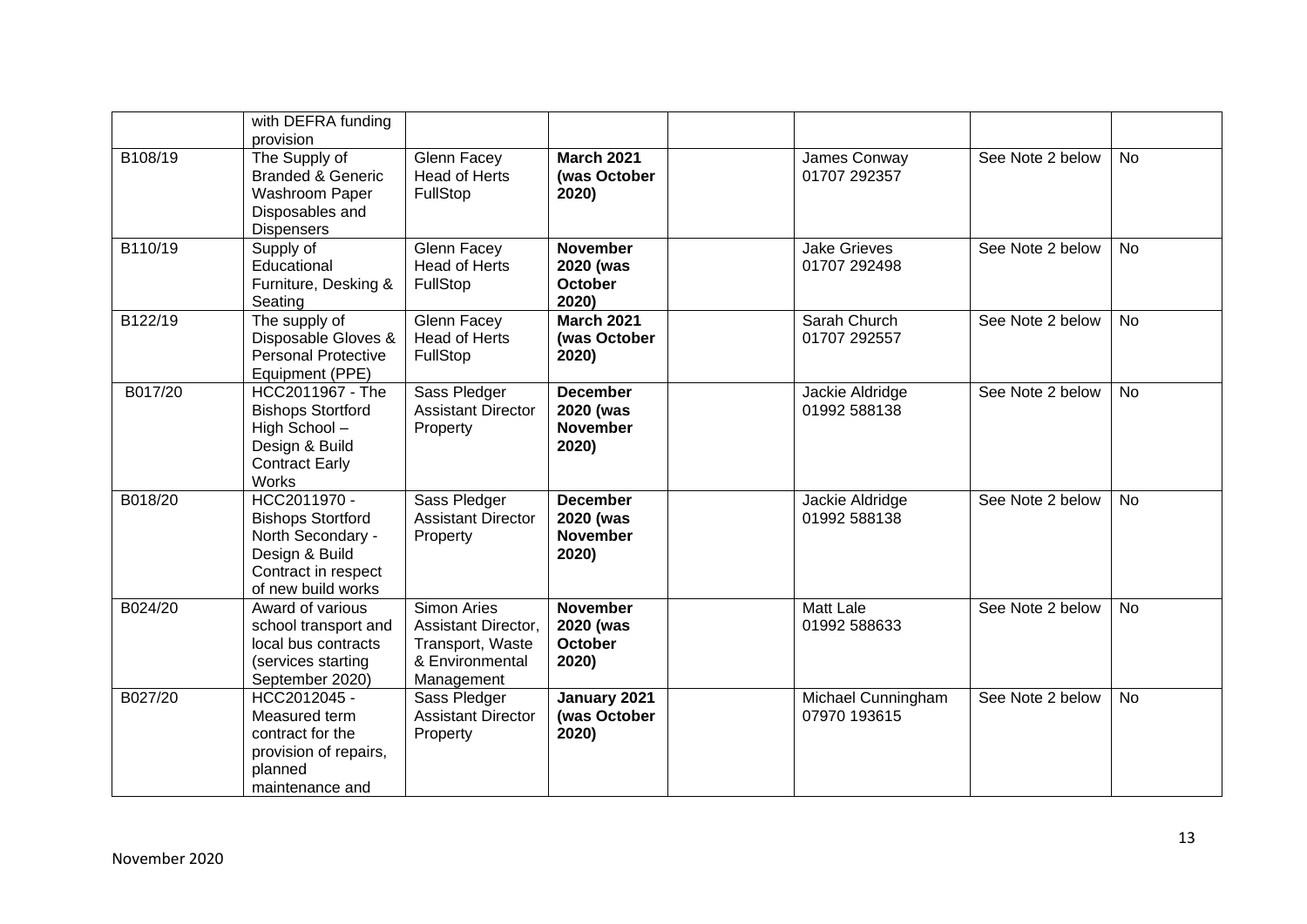|         | minor works -<br>Mechanical &<br>Electrical: Award of<br>contract                                                                                                                                               |                                                                                                      |                                                          |                                                                 |                                      |                  |           |
|---------|-----------------------------------------------------------------------------------------------------------------------------------------------------------------------------------------------------------------|------------------------------------------------------------------------------------------------------|----------------------------------------------------------|-----------------------------------------------------------------|--------------------------------------|------------------|-----------|
| B040/20 | Award of contract for<br>the provision of a<br><b>Street Sweeping</b><br>Service                                                                                                                                | <b>Simon Aries</b><br><b>Assistant Director</b><br>Transport, Waste<br>& Environmental<br>Management | November<br>2020 (was<br>October 2020)                   |                                                                 | <b>Matthew King</b><br>01992 556207  | See Note 2 below | <b>No</b> |
| B042/20 | Delivery Agreement<br>for the provision of<br>Pre-Construction<br>works for the<br>Eastern Waste<br>Transfer Station -<br>Award of contract                                                                     | <b>Simon Aries</b><br><b>Assistant Director</b><br>Transport, Waste<br>& Environmental<br>Management | <b>November</b><br>2020 (was<br><b>October</b><br>2020)  |                                                                 | <b>Matthew King</b><br>01992 556207  | See Note 2 below | <b>No</b> |
| B048/20 | Approve proposals<br>to develop a new<br><b>SEND (Special</b><br><b>Educational Needs &amp;</b><br>Disability)<br>Information, advice<br>and support offer<br>based on<br>consultation, which<br>closed 14/6/20 | Jenny Coles<br>Director of<br>Children's<br>Services                                                 | November<br>2020 (was<br>August 2020)                    | Children,<br>Young People<br>& Families<br><b>Cabinet Panel</b> | <b>Felix Gilding</b><br>07970 193278 | Report           | <b>No</b> |
| B059/20 | Grounds<br>Maintenance tender<br>for Facilities<br>Management sites,<br>Children's Services,<br>Adult Care Services,<br>Libraries. Award of<br>Contract                                                         | Glenn Facey<br><b>Head of Herts</b><br>FullStop                                                      | <b>November</b><br>2020 (was<br><b>October</b><br>2020)  |                                                                 | Paul Bishop<br>01707 292384          | See Note 2 below | <b>No</b> |
| B070/20 | HCC2012432 - Pre-<br>Construction<br>Services Agreement<br>for the provision of a                                                                                                                               | Sass Pledger<br><b>Assistant Director</b><br>Property                                                | <b>December</b><br>2020 (was<br><b>November</b><br>2020) |                                                                 | Jackie Aldridge<br>01992 588138      | See Note 2 below | <b>No</b> |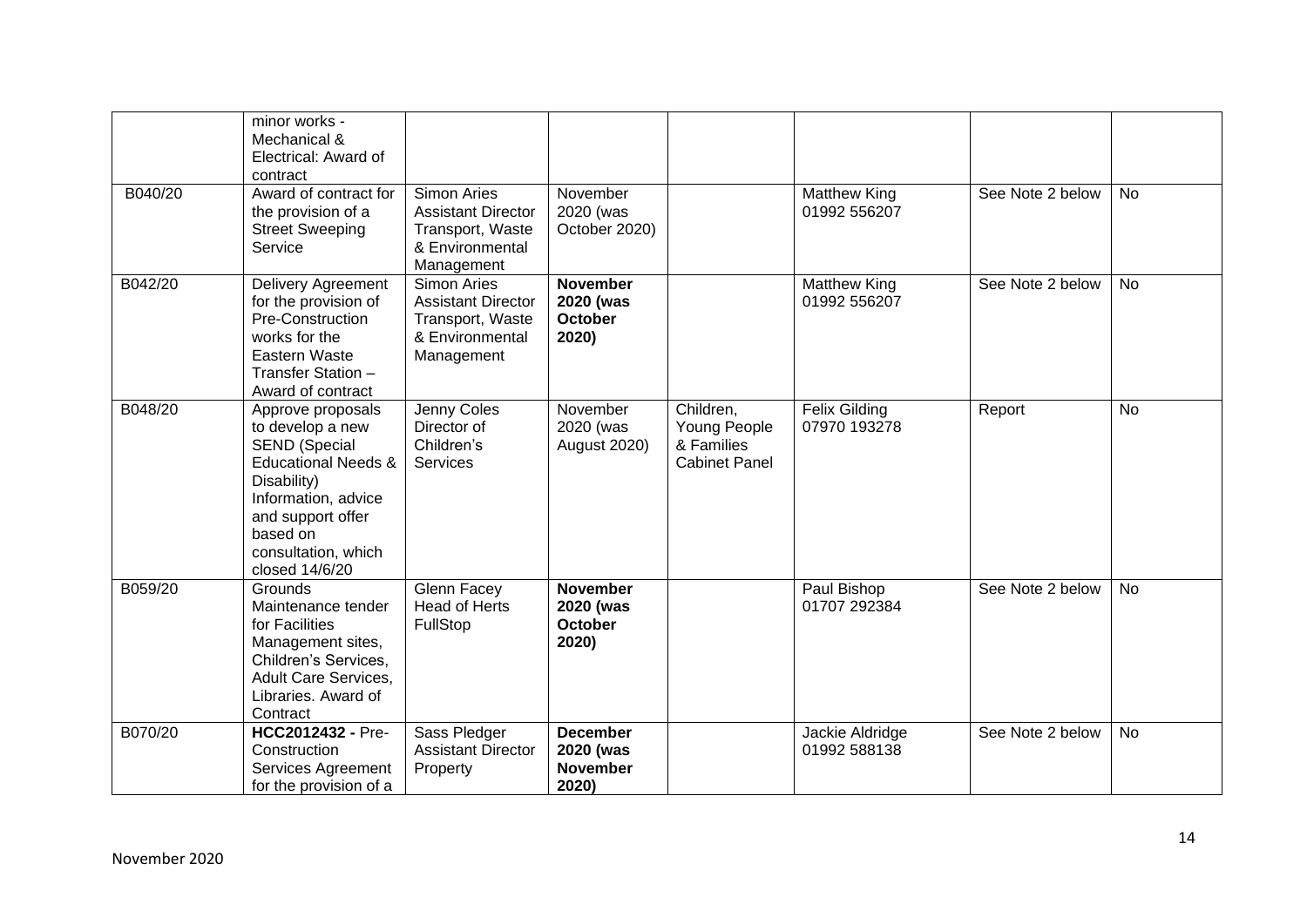|         | new First School at<br>Buntingford.                                                                                                                                                       |                                                                                  |                                                          |                                                                 |                                 |                  |           |
|---------|-------------------------------------------------------------------------------------------------------------------------------------------------------------------------------------------|----------------------------------------------------------------------------------|----------------------------------------------------------|-----------------------------------------------------------------|---------------------------------|------------------|-----------|
| B071/20 | Award of contract for<br>the Sensory Support<br>Tender                                                                                                                                    | Chris Badger<br>Interim Director,<br><b>Adult Care</b><br><b>Services</b>        | December<br>2020                                         |                                                                 | Carolyn Gale<br>01438 843474    | See Note 2 below | <b>No</b> |
| B072/20 | Award of contract for<br>the Communicator<br>and Intervenor<br>Service                                                                                                                    | <b>Chris Badger</b><br>Interim Director,<br><b>Adult Care</b><br><b>Services</b> | December<br>2020                                         |                                                                 | Carolyn Gale<br>01438 843474    | See Note 2 below | <b>No</b> |
| B074/20 | HCC2012309 -<br><b>Project Management</b><br>for Buntingford First<br>School                                                                                                              | Sass Pledger<br><b>Assistant Director</b><br>Property                            | <b>December</b><br>2020 (was<br><b>November</b><br>2020) |                                                                 | Jackie Aldridge<br>01992 588138 | See Note 2 below | <b>No</b> |
| B075/20 | <b>Window Cleaning</b><br>tender for<br><b>Educational and</b><br>Non-education<br>establishments<br>within Hertfordshire.<br>Award of contract                                           | Glenn Facey<br><b>Head of Herts</b><br>FullStop                                  | <b>November</b><br>2020 (was<br><b>October</b><br>2020)  |                                                                 | Kean Booth<br>01707292323       | See Note 2 below | No        |
| B076/20 | Framework<br>Agreement for<br>the Supply of Cut<br>Paper & Card Size<br>A3 & A4                                                                                                           | Glenn Facey<br><b>Head of Herts</b><br>FullStop                                  | January 2021                                             |                                                                 | Louise Bagley<br>01707 292431   | See Note 2 below | <b>No</b> |
| B077/20 | Recommissioning of<br>Overnight Short<br>Breaks for CYP<br>(Children & Young<br>People) with SEND<br>(Special Educational<br>Needs & Disability)<br>and/or Complex<br><b>Health Needs</b> | Marion Ingram<br>Operations<br>Director,<br>Specialist<br><b>Services</b>        | January 2021                                             | Children,<br>Young People<br>& Families<br><b>Cabinet Panel</b> | Julie Reddish<br>01438 845433   | See Note 2 below | <b>No</b> |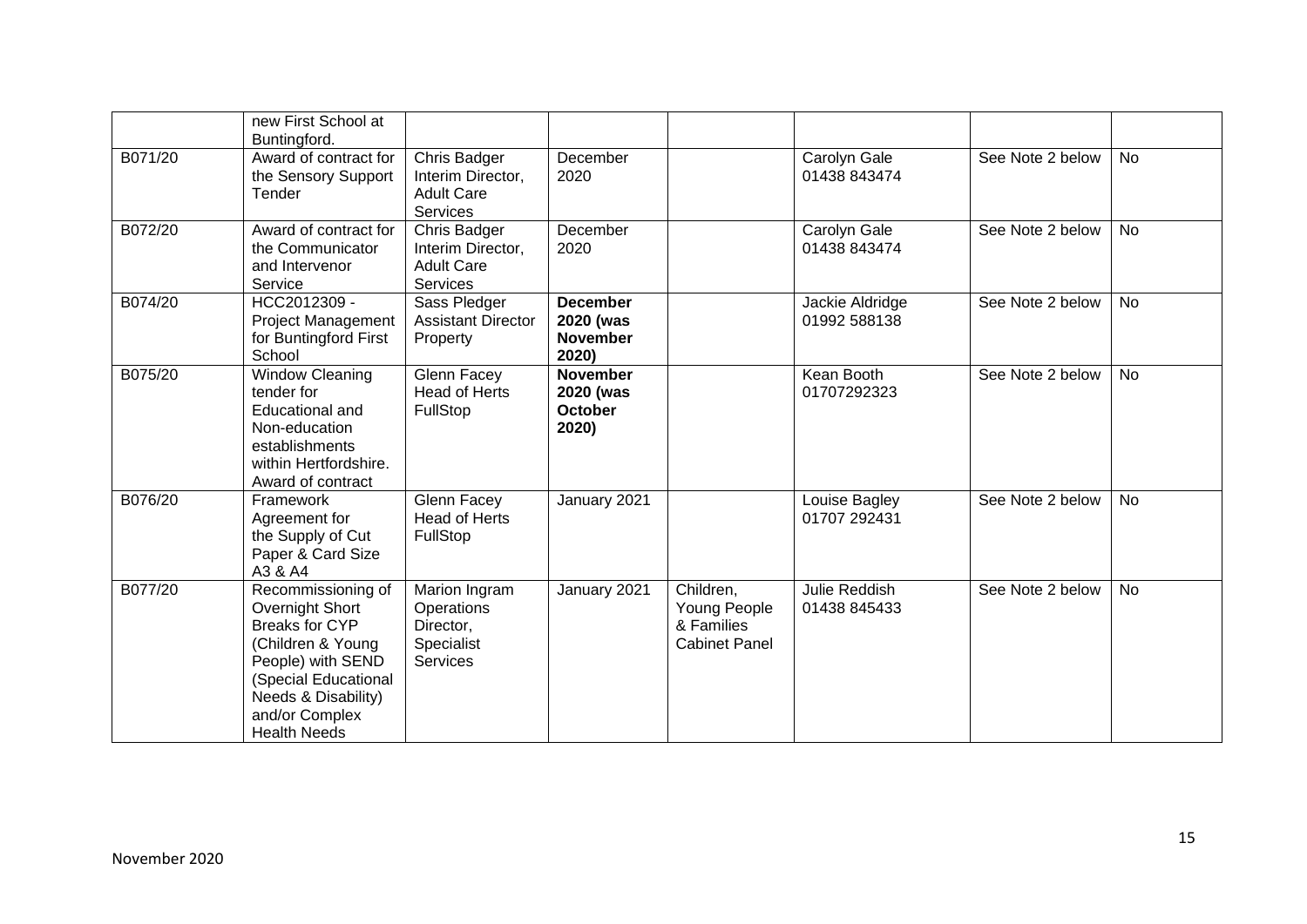| B078/20 | Whether to agree to<br>the statutory<br>proposal to close the<br><b>Primary Support</b><br><b>Base at Andrews</b><br>Lane Primary School<br>taking into<br>consideration the<br>outcome of the<br>statutory notice<br>period. Agreement<br>would also lead to<br>the associated<br>change in the age<br>range for the Rivers<br><b>Education Support</b><br>Centre. | Jenny Coles,<br>Director of<br>Children's<br>Services                    | November<br>2020         | Pauline Davis<br>01992 555865        | Report           | $\overline{N}$ |
|---------|---------------------------------------------------------------------------------------------------------------------------------------------------------------------------------------------------------------------------------------------------------------------------------------------------------------------------------------------------------------------|--------------------------------------------------------------------------|--------------------------|--------------------------------------|------------------|----------------|
| B079/20 | <b>Codicote Primary</b><br>School enlargement<br>capital budget<br>approval                                                                                                                                                                                                                                                                                         | Scott Crudgington<br>Director of<br>Resources                            | November<br>2020         | Kate Ma<br>01992 556669              | See note 4 below | <b>No</b>      |
| B080/20 | Provision of<br>Reablement and<br>Support at Home -<br><b>Strategic Lead</b><br>Provider Services.<br>Award of contract -<br>St Albans                                                                                                                                                                                                                              | Chris Badger<br><b>Interim Director</b><br><b>Adult Care</b><br>Services | November<br>2020         | Daisy Sanghera<br>01438 843391       | See note 2 below | <b>No</b>      |
| B081/20 | Framework<br>Agreement for the<br><b>Supply of Batteries</b>                                                                                                                                                                                                                                                                                                        | Glenn Facey<br><b>Head of Herts</b><br>FullStop                          | February 2021            | Patrick Maguire<br>01707 292367      | See note 2 below | <b>No</b>      |
| B082/20 | Contract extension<br>for the delivery of<br>voluntary sector<br>mental health<br>services                                                                                                                                                                                                                                                                          | Mark Harvey,<br>Operations<br>Director, Adult<br><b>Care Services</b>    | Not before<br>17/11/2020 | <b>Tara Mullaney</b><br>07910 211998 | See note 2 below | <b>No</b>      |
| B083/20 | <b>Single Tender</b><br><b>Action for</b>                                                                                                                                                                                                                                                                                                                           | <b>Chris Badger</b><br><b>Interim Director</b>                           | <b>December</b><br>2020  | Daisy Sanghera<br>01438 843391       |                  |                |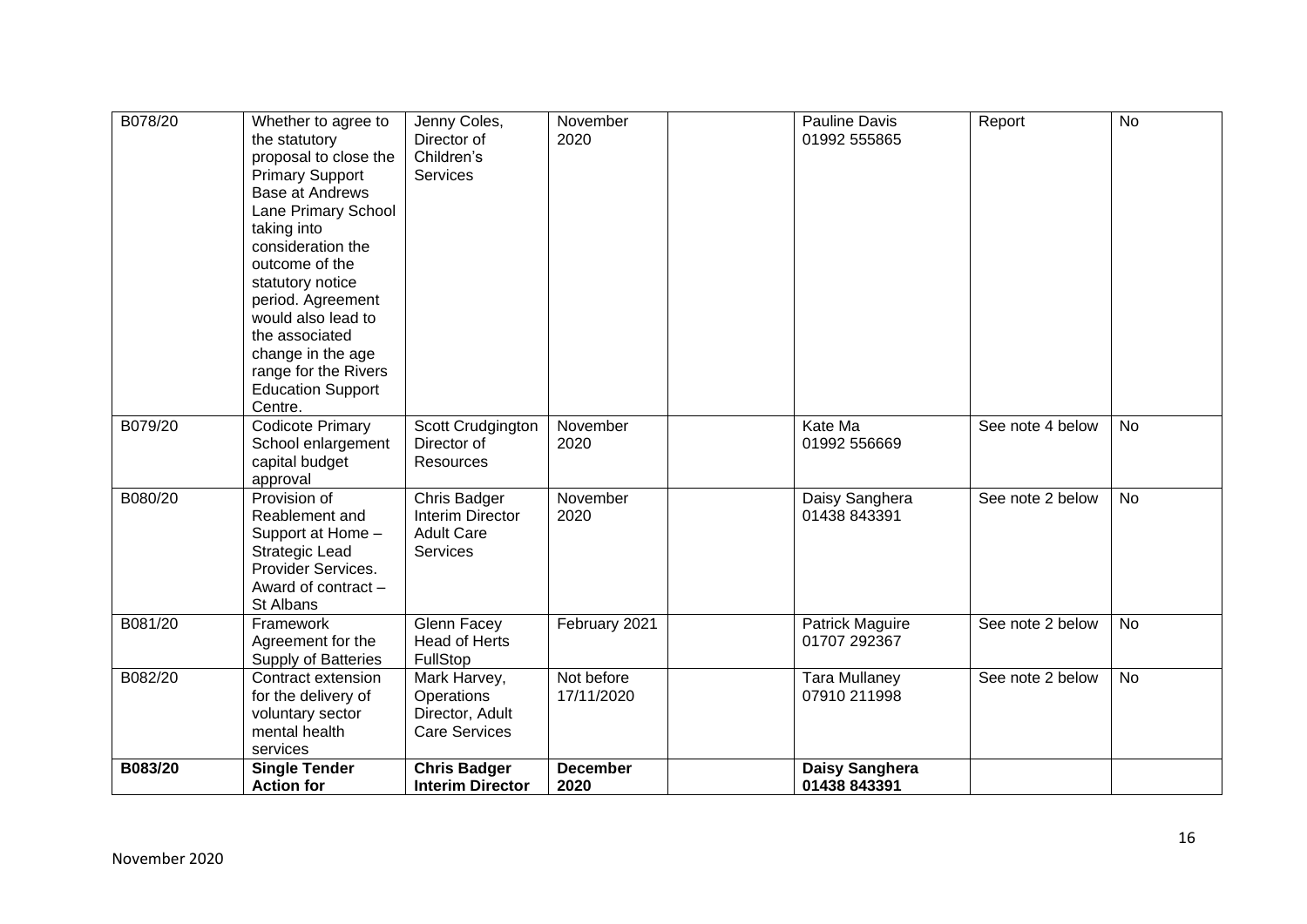|         | <b>Homecare Spot</b>                         | <b>Adult Care</b>                       |              |                     |            |           |
|---------|----------------------------------------------|-----------------------------------------|--------------|---------------------|------------|-----------|
|         | <b>Providers</b>                             | <b>Services</b>                         |              |                     |            |           |
| B084/20 | HCC2012458-                                  | <b>Sass Pledger</b>                     | January 2021 | <b>Claire Saban</b> | See note 2 | <b>No</b> |
|         | Schools repairs &                            | <b>Assistant</b>                        |              | 01992 556799        | below      |           |
|         | maintenance:                                 | <b>Director</b>                         |              |                     |            |           |
|         | Batch 53 Package 1                           | <b>Property</b>                         |              |                     |            |           |
|         | - Mechanical &                               |                                         |              |                     |            |           |
|         | <b>Electrical works -</b>                    |                                         |              |                     |            |           |
|         | <b>Oak View Primary</b>                      |                                         |              |                     |            |           |
|         | & Nursery School,                            |                                         |              |                     |            |           |
|         | <b>Weston Primary</b>                        |                                         |              |                     |            |           |
|         | <b>School</b>                                |                                         |              |                     |            |           |
| B085/20 | HCC2012459 -                                 | <b>Sass Pledger</b>                     | January 2021 | <b>Claire Saban</b> | See note 2 | <b>No</b> |
|         | <b>Schools repairs &amp;</b>                 | <b>Assistant</b>                        |              | 01992 556799        | below      |           |
|         | maintenance:                                 | <b>Director</b>                         |              |                     |            |           |
|         | <b>Batch 53 Package 2</b>                    | <b>Property</b>                         |              |                     |            |           |
|         | - Mechanical &                               |                                         |              |                     |            |           |
|         | <b>Electrical works -</b>                    |                                         |              |                     |            |           |
|         | <b>Broom Barns</b>                           |                                         |              |                     |            |           |
|         | <b>Primary School,</b>                       |                                         |              |                     |            |           |
|         | <b>Icknield Walk First</b><br><b>School</b>  |                                         |              |                     |            |           |
| B086/20 | HCC2012460 -                                 |                                         |              | <b>Claire Saban</b> | See note 2 | <b>No</b> |
|         |                                              | <b>Sass Pledger</b><br><b>Assistant</b> | January 2021 | 01992 556799        | below      |           |
|         | <b>Schools repairs &amp;</b><br>maintenance: | <b>Director</b>                         |              |                     |            |           |
|         | <b>Batch 54 Package 1</b>                    | <b>Property</b>                         |              |                     |            |           |
|         | - Mechanical &                               |                                         |              |                     |            |           |
|         | <b>Electrical works -</b>                    |                                         |              |                     |            |           |
|         | <b>Studlands Rise</b>                        |                                         |              |                     |            |           |
|         | <b>First School,</b>                         |                                         |              |                     |            |           |
|         | <b>Therfield First</b>                       |                                         |              |                     |            |           |
|         | <b>School, York Road</b>                     |                                         |              |                     |            |           |
|         | <b>Nursery School</b>                        |                                         |              |                     |            |           |
| B087/20 | HCC2012461 -                                 | <b>Sass Pledger</b>                     | January 2021 | <b>Claire Saban</b> | See note 2 | <b>No</b> |
|         | <b>Schools repairs &amp;</b>                 | <b>Assistant</b>                        |              | 01992 556799        | below      |           |
|         | maintenance:                                 | <b>Director</b>                         |              |                     |            |           |
|         | <b>Batch 54 Package 2</b>                    | <b>Property</b>                         |              |                     |            |           |
|         | - Mechanical &                               |                                         |              |                     |            |           |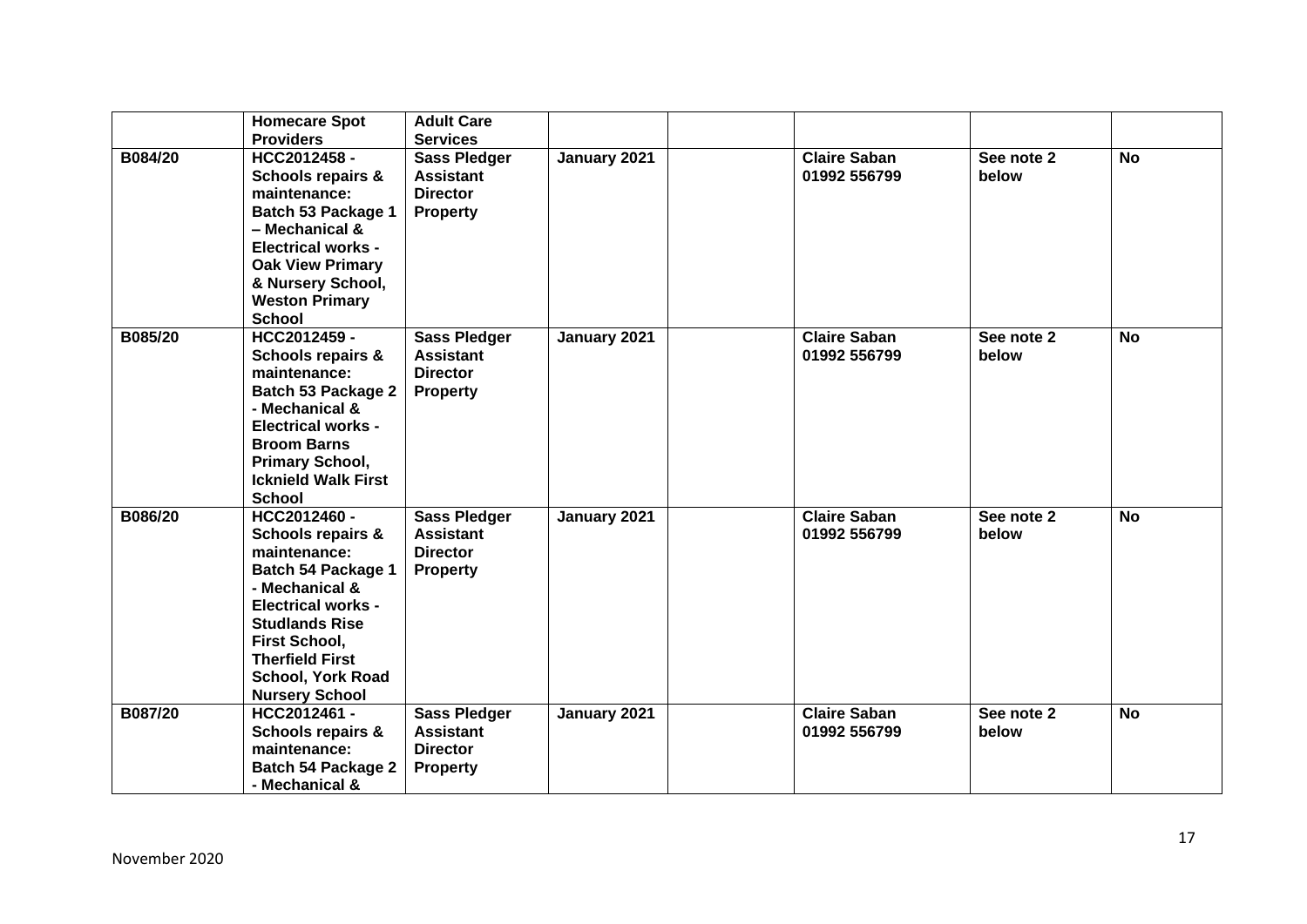|         | <b>Electrical works -</b><br><b>Goffs Oak Primary</b><br><b>School, Thorley Hill</b><br><b>Primary School</b>                                                                                                                  |                                                                               |              |                                        |                     |           |
|---------|--------------------------------------------------------------------------------------------------------------------------------------------------------------------------------------------------------------------------------|-------------------------------------------------------------------------------|--------------|----------------------------------------|---------------------|-----------|
| B088/20 | HCC2012463-<br><b>Schools repairs &amp;</b><br>maintenance:<br>Batch 55 Package 1<br>- Mechanical &<br><b>Electrical works -</b><br>The Collett School,<br><b>Micklem Primary</b><br><b>School</b>                             | <b>Sass Pledger</b><br><b>Assistant</b><br><b>Director</b><br><b>Property</b> | January 2021 | <b>Claire Saban</b><br>01992 556799    | See note 2<br>below | <b>No</b> |
| B089/20 | HCC2012464 -<br><b>Schools repairs &amp;</b><br>maintenance:<br><b>Batch 55 Package 2</b><br>- Mechanical &<br><b>Electrical works -</b><br><b>Rickmansworth</b><br>Park JMI,<br><b>Cassiobury Infant</b><br>& Nursery School, | <b>Sass Pledger</b><br><b>Assistant</b><br><b>Director</b><br><b>Property</b> | January 2021 | <b>Claire Saban</b><br>01992 556799    | See note 2<br>below | <b>No</b> |
| B090/20 | HCC2012478 - Pre-<br><b>Construction</b><br>Services:<br><b>Agreement for the</b><br><b>Building of New</b><br><b>SEN Secondary</b><br><b>School, Valley</b><br><b>School, Stevenage</b>                                       | <b>Sass Pledger</b><br><b>Assistant</b><br><b>Director</b><br><b>Property</b> | January 2021 | <b>Jackie Aldridge</b><br>01992 588138 | See note 2<br>below | <b>No</b> |
| B091/20 | HCC2012497-<br><b>Codicote Primary</b><br>School - School<br><b>Expansion</b>                                                                                                                                                  | <b>Sass Pledger</b><br><b>Assistant</b><br><b>Director</b><br><b>Property</b> | January 2021 | <b>Jackie Aldridge</b><br>01992 588138 | See note 2<br>below | <b>No</b> |
| B092/20 | HCC2012470 -<br><b>Schools repairs &amp;</b><br>maintenance:                                                                                                                                                                   | <b>Sass Pledger</b>                                                           | January 2021 | <b>Claire Saban</b><br>01992 556799    | See note 2<br>below | <b>No</b> |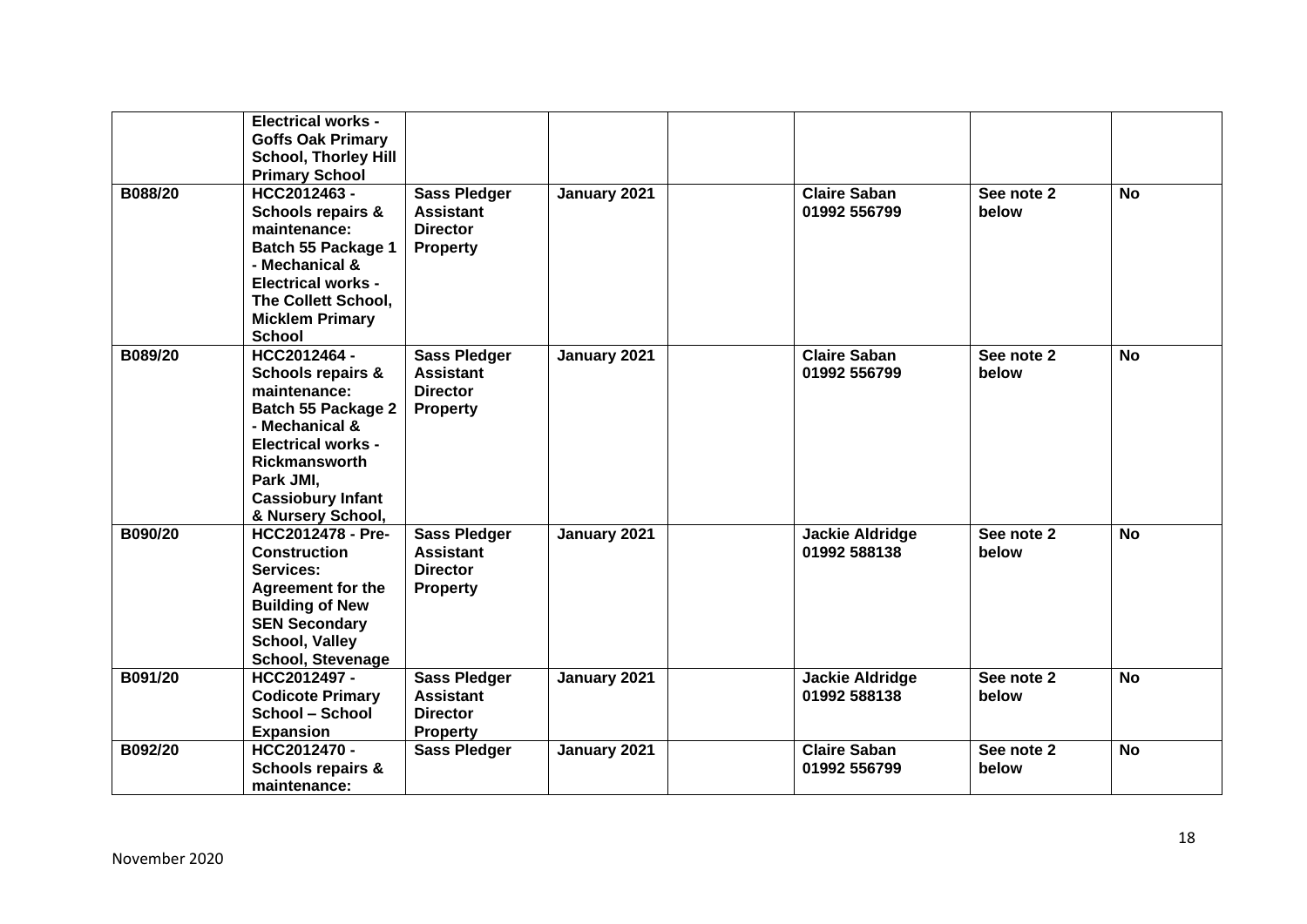|         | Batch 55 Package 3<br>- Mechanical &<br><b>Electrical works -</b><br><b>Hoblett's Manor</b><br>Junior School,<br><b>Maple Primary</b><br><b>School</b>                                                                              | <b>Assistant</b><br><b>Director</b><br><b>Property</b>                        |                  |                                        |                     |           |
|---------|-------------------------------------------------------------------------------------------------------------------------------------------------------------------------------------------------------------------------------------|-------------------------------------------------------------------------------|------------------|----------------------------------------|---------------------|-----------|
| B093/20 | HCC2012494 -<br><b>Relocation of the</b><br><b>Blues Pre-school</b><br>to land at Cox's<br><b>Gardens, Bishops</b><br>Stortford.<br><b>Temporary Mobile</b><br><b>Building.</b>                                                     | <b>Sass Pledger</b><br><b>Assistant</b><br><b>Director</b><br><b>Property</b> | January 2021     | <b>Jackie Aldridge</b><br>01992 588138 | See note 2<br>below | <b>No</b> |
| B094/20 | To negotiate an<br>extension of the<br>existing contract<br>between<br><b>Hertfordshire</b><br><b>County Council</b><br>(HCC) and Herts for<br>Learning (HFL) for<br>the provision of<br><b>HfL services and</b><br>support to HCC. | Simon Newland,<br><b>Operations</b><br><b>Director</b>                        | February<br>2021 | <b>Simon Newland</b><br>01992 555738   | See note 2<br>below | <b>No</b> |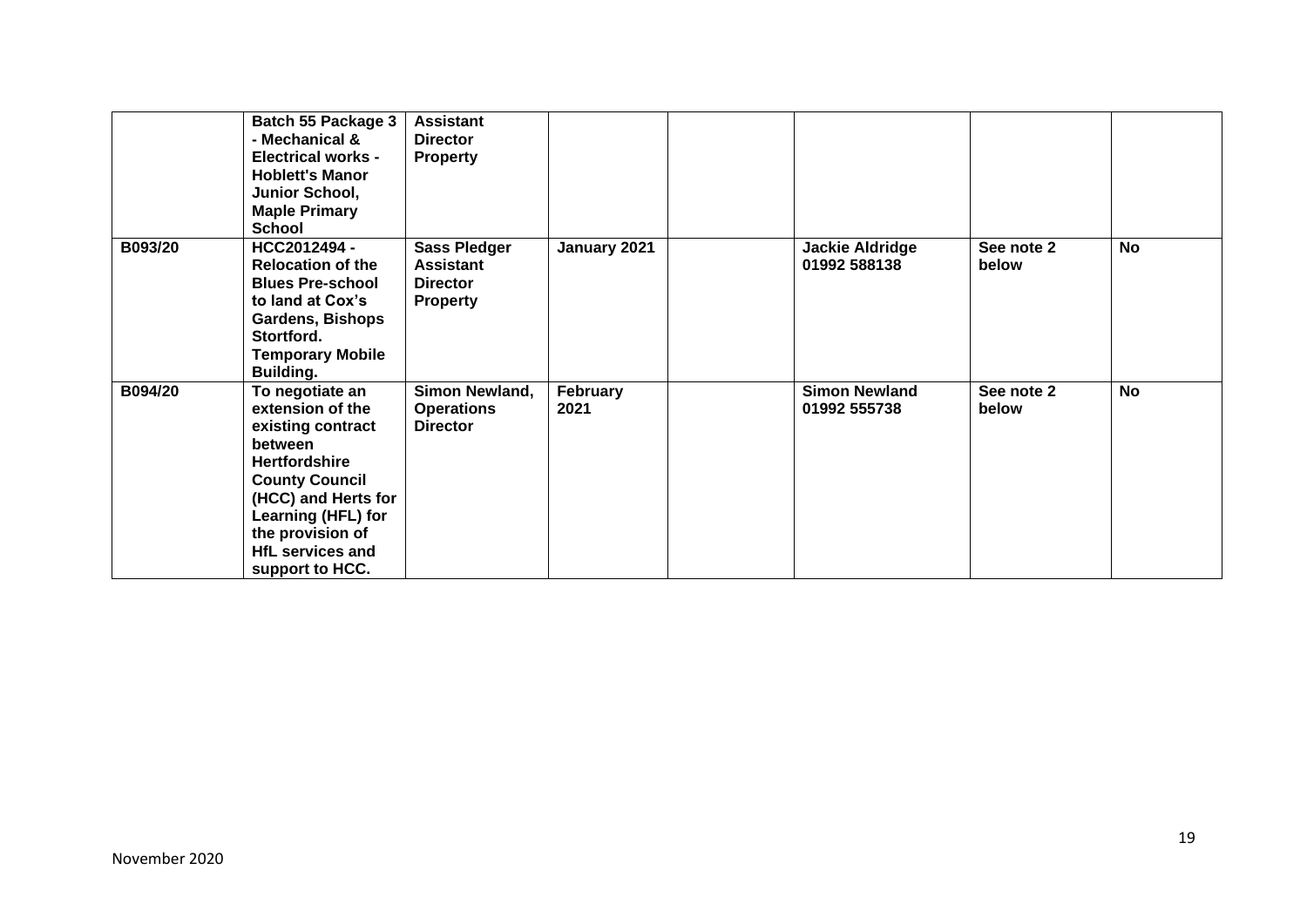#### **Notes:**

- 1. CBC contract = on behalf of 17 local authority members of the Central Buying Consortium<br>2. Quality and price evaluation derived from tenderers' submissions (which may contain exer
- 2. Quality and price evaluation derived from tenderers' submissions *(which may contain exempt information and if so will not be available for public inspection)*
- 3. Collaborative contract with one or more authorities (not a CBC contract)
- 4. Part II (due to 'Information relating to the financial or business affairs of any particular person (including the Council')".

If you have any general enquiries about this Forward Plan - contact Deborah Jeffery, Assistant Manager, Democratic Services, 01992 555563 Email: [deborah.jeffery@hertfordshire.gov.uk](mailto:deborah.jeffery@hertfordshire.gov.uk) 

**QUENTIN BAKER, CHIEF LEGAL OFFICER**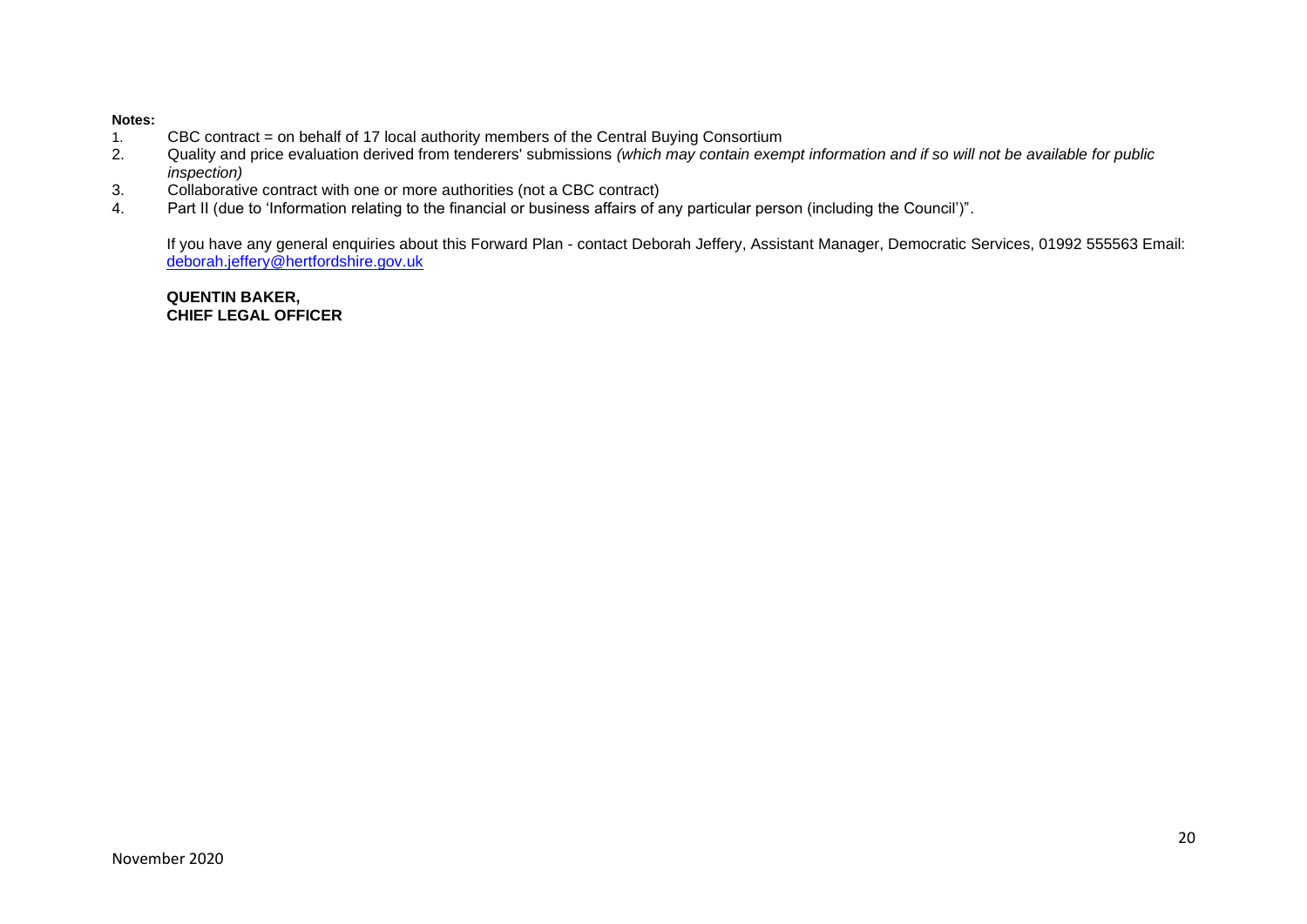

## **HERTFORDSHIRE COUNTY COUNCIL**

**FORWARD PLAN Notice of (a) key and other decisions likely to be made on behalf of the County Council by Cabinet, (b) key decisions likely to be made on behalf of the County Council by Officers and (c) decisions on Traffic Regulation Orders likely to be made by Officers on behalf of the County Council in the period 1 December 2020 – 31 March 2021**

## **Published: 3 November 2020**

[Note: Key decisions and other decisions due to be reached in November 2020 but not yet made remain listed (notice of these items was given in the Forward Plan issued on 5 October 2020)]

## **TRAFFIC REGULATION ORDERS**

#### **Broxbourne**

| Location                                 | <b>Proposed Restriction</b>                                                         |
|------------------------------------------|-------------------------------------------------------------------------------------|
| Bryanstone Road, Waltham Cross           | <b>Waiting Restrictions</b>                                                         |
| Clarendon Road, Waltham Cross            | <b>Waiting Restrictions</b>                                                         |
| New River Bridge (Essex Road), Hoddesdon | Waiting Restrictions, Prohibition of Motor Vehicles,<br><b>Pedestrian Crossings</b> |

#### **East Herts**

| Location                                              | <b>Proposed Restriction</b>                                  |
|-------------------------------------------------------|--------------------------------------------------------------|
| <b>Hertford Town Centre</b>                           | Experimental Pedestrian Zone                                 |
| Crane Mead, Ware                                      | Waiting Restrictions, Road Humps                             |
| Ermine Street, Norris Way etc, Buntingford            | <b>Waiting Restriction</b>                                   |
| Newlands Avenue, Lovett Close etc, Bishop's Stortford | <b>Waiting Restrictions</b>                                  |
| Kiffin Road / Kitchener Road, Bishop's Stortford      | 20mph Speed Limit                                            |
| Allerthrop Road, Bishop's Stortford                   | Road Humps                                                   |
| Wentworth Drive/Sunningdale, Bishop's Stortford       | <b>Waiting Restrictions</b>                                  |
| South Road/Saffron Meadow, Standon                    | <b>Waiting Restrictions</b>                                  |
| Fairway, Sawbridgeworth                               | <b>Waiting Restrictions</b>                                  |
| Cambridge Road, Sawbridgeworth                        | <b>Waiting Restrictions</b>                                  |
| Anchor Street & Unnamed Roads, Bishop's Stortford     | Waiting Restrictions, Prohibition of Driving, Prohibition of |
|                                                       | Turns, Goods Vehicle Loading Bay, Pedestrian Crossing,       |
|                                                       | Road Humps, 20mph Speed Limit                                |
| Marsh Lane, Ware                                      | <b>Waiting Restrictions, Parking Places</b>                  |
| A602 Watton-at-Stone Bypass                           | 50mph Speed Limit                                            |
| Maidenhead Street, Hertford                           | <b>Restricted Zone</b>                                       |
| A120 Little Hadham Bypass                             | 40 & De-restricted mph Speed Limits, Cycle Track             |
| Farnham Road, Bishop's Stortford                      | 30mph Speed Limit, Waiting restrictions                      |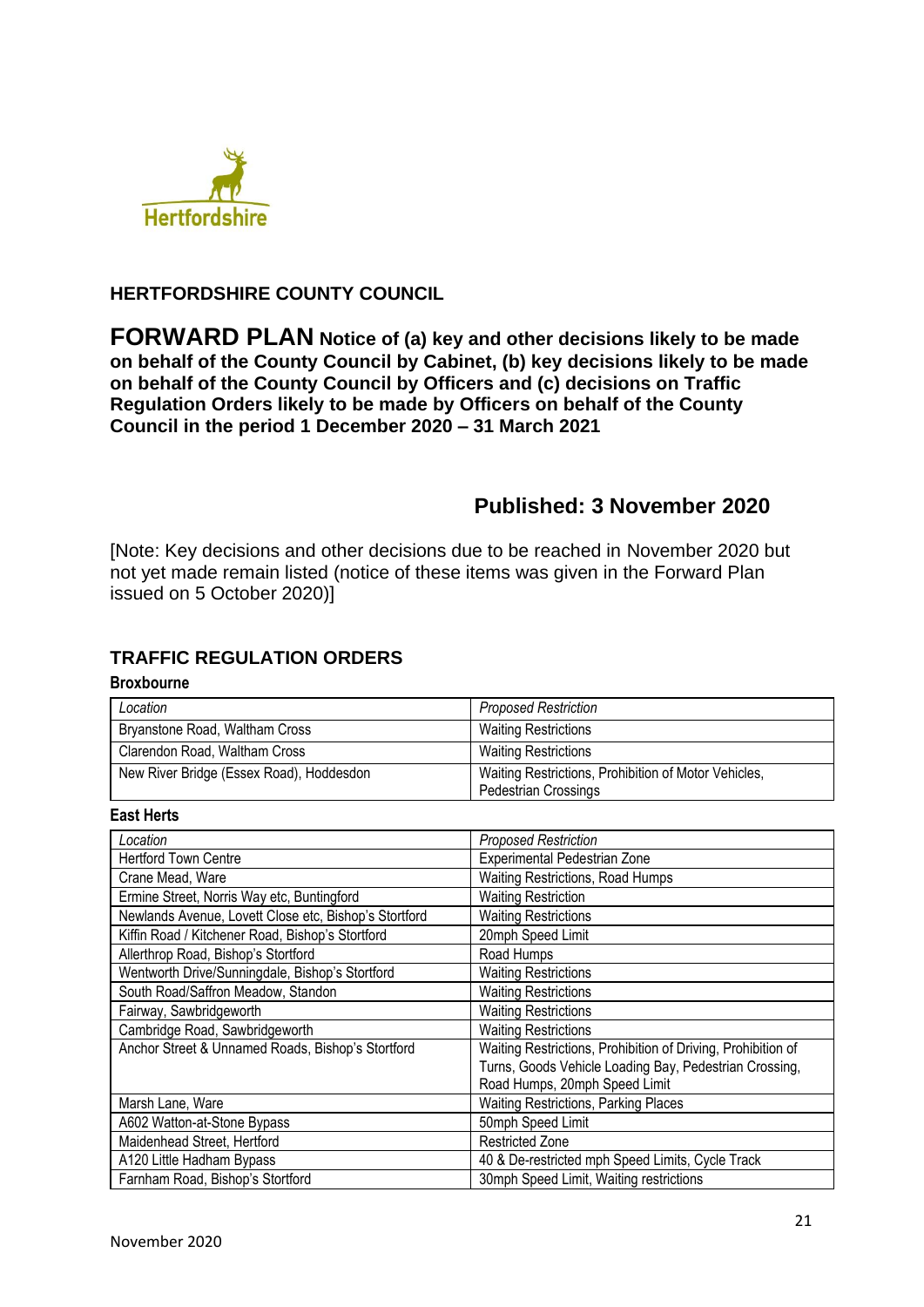| Various Roads, Sawbridgeworth         | 20mph Speed Limit                           |
|---------------------------------------|---------------------------------------------|
| Railway Street, Hertford              | <b>Waiting Restrictions</b>                 |
| London Road, Bishop's Stortford       | <b>Waiting Restrictions</b>                 |
| West Road, Sawbridgeworth             | <b>Waiting Restrictions</b>                 |
| Great Hadham Road, Bishop's Stortford | <b>Waiting Restrictions, Parking Places</b> |

## **Dacorum**

| Location                                           | <b>Proposed Restriction</b>                               |
|----------------------------------------------------|-----------------------------------------------------------|
| Bridgewater Road, Berkhamsted                      | <b>Waiting Restrictions</b>                               |
| Various Roads, Berkhamsted (2)                     | <b>Waiting Restrictions</b>                               |
| A4147 Maylands Avenue, Hemel Hempstead             | <b>Revocation Waiting Restrictions</b>                    |
| A4251 London Road / Magenta Court, Hemel Hempstead | <b>Waiting Restrictions</b>                               |
| Breakspear Way, Hemel Hempstead                    | Waiting Restrictions, 50mph Speed Limit, Pedestrian       |
|                                                    | Crossing                                                  |
| Buncefield Lane, Hemel Hempstead                   | Prohibition of Driving, Prohibition of Turns except Pedal |
|                                                    | Cycles                                                    |
| Brook Street, Tring                                | <b>Waiting Restrictions</b>                               |
| Aylesbury Road, Tring                              | 50mph Speed Limit                                         |

## **St. Albans**

| Location                       | ↑ Restriction<br>Proposed |
|--------------------------------|---------------------------|
| ∟angley<br>Grove.<br>Sandridge | Waiting<br>⊦ Restriction  |
| Redbourn<br>Harpenden Lane,    | Waiting<br>⊹ Restrictions |

## **Welwyn Hatfield**

| Location                                   | <b>Proposed Restriction</b>                                |
|--------------------------------------------|------------------------------------------------------------|
| Welwyn Garden City Town Centre             | Restricted Zone, Pedestrian Zone, 20mph Speed Limit, Cycle |
|                                            | Lane, One Way Traffic, Parking Places, Road Humps          |
| Fretherne Road, Welwyn Garden City         | Prohibition of Motor Vehicles                              |
| Bridgefields, Welwyn Garden City           | <b>Waiting Restrictions</b>                                |
| Boundary Lane/Elliott Close, Welwyn        | <b>Waiting Restrictions</b>                                |
| High View, Hatfield                        | One Way, 20mph speed limit                                 |
| Appletree Way, Welwyn Garden City          | <b>Waiting Restrictions</b>                                |
| Great & Little Gannett, Welwyn Garden City | <b>Experimental Waiting Restrictions</b>                   |

## **North Herts**

| Location                               | <b>Proposed Restriction</b>              |
|----------------------------------------|------------------------------------------|
| Various Roads, Letchworth              | <b>Experimental Waiting Restrictions</b> |
| A505 Royston Bypass                    | 50mph Speed Limit                        |
| Bearton Road, Hitchin                  | <b>Waiting Restrictions</b>              |
| Baldock Road, Royston                  | 50mph Speed Limit                        |
| Norton Way South etc, Letchworth       | Waiting Restrictions, Road Humps         |
| Durham Way, Royston                    | <b>Waiting Restrictions</b>              |
| Holwell Road, Pirton                   | 30mph Speed Limit                        |
| Cranborne Avenue/The Ridgeway, Hitchin | <b>Waiting Restrictions</b>              |
| Wymondley Road, Hitchin                | <b>Waiting Restrictions</b>              |

## **Stevenage**

| Location                      | <b>Proposed Restriction</b>                                    |
|-------------------------------|----------------------------------------------------------------|
| Coreys Mill Depot Access Road | <b>Experimental Waiting Restrictions, Prohibition of Motor</b> |
|                               | Vehicles                                                       |
| Webb Rise, Stevenage          | Waiting Restrictions, Road Humps                               |

## **Hertsmere**

| Location                                    | <b>Proposed Restriction</b>                           |
|---------------------------------------------|-------------------------------------------------------|
| St Albans Road, Swanland Road, South Mymms  | Clearway, Abnormal Load Parking Places, Verge Parking |
| Bushey Hall Road, Bushey                    | <b>Waiting Restrictions</b>                           |
| BOATs Aldenham 79 & Elstreet/Borehamwood 60 | Prohibition of Motor Vehicles                         |
| Windmill Street/Aspen Place, Bushey Heath   | <b>Waiting Restrictions</b>                           |